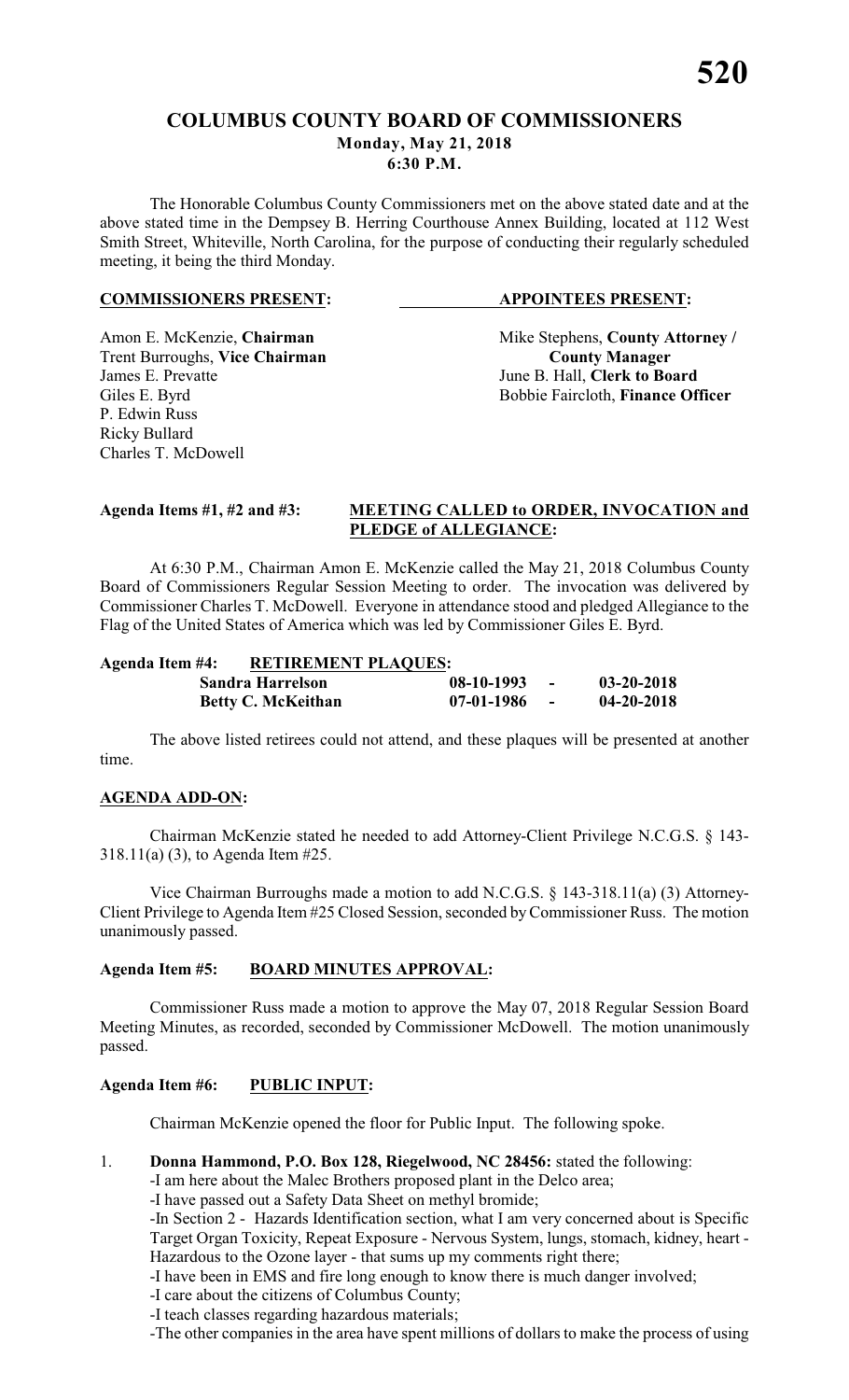chemicals safe;

-We have seen nothing from Malec Brothers to make their use of methyl bromide safe;

-I am against this, and please don't let it come to Columbus County; **and**

-Jobs are great, but we want jobs that profit our citizens and Columbus County.

# 2. **Rosanna B. Ezzell, 150 Mill Run Road:** stated the following:

-I would like to thank you for allowing me to speak;

-I am president of the Whiteville Women's Civic League;

-Thank you for serving as a County Commissioner;

-I have taught school or worked with many of the Board members;

-One (1) of our programs is Public Affairs, and that is why we are here tonight, and many of our members have never attended a Commissioner's meeting;

-We are a member of the General Federation of Women's Club, the North Carolina GFWC and District 7 which includes Brunswick, Robeson, Bladen, Pender, New Hanover and Columbus Counties;

-All twenty-six (26) members are strong volunteers;

-In addition to many volunteer hours, we give away a lot of money;

-This year, we gave away twenty thousand and 00/100 (\$20,000.00) dollars to schools, charitable organizations, scholarships, and so forth;

-We have being this ever since the club was organized in 1983;

-Thank you for painting the Historic Courthouse, it looks good, thank you for the fine parking lot and please pull up that shrubbery around the courthouse and let pretty grass grow; **and**

-Keep up the good work to give us good schools, a good college and we have a safe place to live, work, worship and play.

#### 3. **Ron England, 1571 Neils Eddy Road, Riegelwood, NC 28456:** stated the following: -I am one of the owners of Cape Fear Extreme;

-We are a relatively new business that opened up in the Riegelwood area;

-The people in Riegelwood are very nice, and I do oppose the use of methyl bromide;

-The battle is the use of methyl bromide;

-We are asking that you come out and adamantly show your opposition with the use of this chemical in this area;

-It will adversely affect the health of the children; **and**

-Please do the right thing for the people east of Highway 211.

# 4. **Moody Bardin Worley, 5654 Cherry Grove Road, Cerro Gordo, NC 28430:** stated the following:

-There is a lot of trash along Dolph Lewis Road and Cherry Grove Road;

-There is a lot of beach traffic now, and they are littering;

-I have called Fayetteville Sign Committee and they did not do anything;

-I have asked for litter signs to be put up and they have not done so; **and**

-When hauling in the back of a truck or pickup, if items fall out, you need to stop and pick them up.

# 5. **Harold F. Buchanan, 155 Onslow, Riegelwood, NC 28456:** stated the following:

-I live one-half  $(\frac{1}{2})$  mile from the Malec Brothers' business;

-I am here to address the methyl bromide issue;

-I believe in the constitution and I believe in democracy;

-Elected officials are representatives to represent the majority of the people;

-At the last meeting, the question was asked for the people who opposed the Malec Brothers permit to stand, and close to 100% of the people stood up to oppose the permit; **and**

-I don't understand why the representative for this area of Columbus County is going along with this.

# 6. **Steve Camlin, 608 Lake Side Drive:** stated the following:

-I have been a Chief in the east end for 35 years, and been in the fire department for 41 years;

-I have some concerns as a citizen and a Chief for the release of methyl bromide gas at a rate of 140,000 tons per year;

-As a Chief covering this area, I am heavily concerned for the 4,782, plus, citizens in Ransom Township; **and**

-We have received training on how to handle various hazardous materials, and the proper way for them to be handled by the companies using them.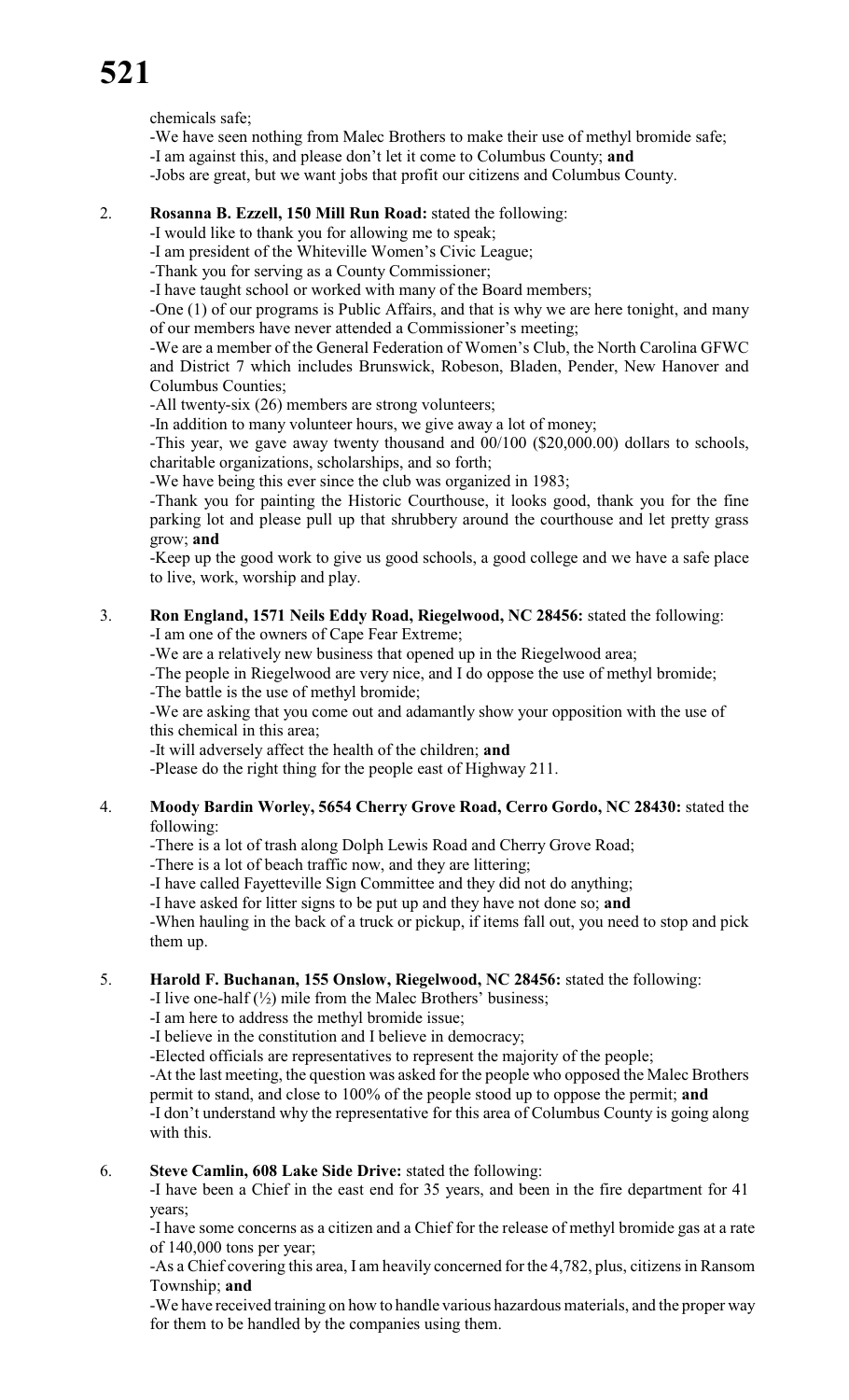- 7. **Andrew Franklin Buchanan, 155 Onslow Road, Riegelwood, NC 28456:** stated the following:
	- -I am here in opposition to the use of methyl bromide by Malec Brothers;

-At the first meeting, you stated you were there to gather information;

-At the second meeting, no one spoke;

-At this time, you have one more chance to show your opinion by standing or sitting; **and** -If this is not the proper time to demonstrate your opinion, please help us and let us know how you plan to do this.

# **MOTION:**

After discussion was conducted, Commissioner Prevatte made a motion to start the process of permitting for Malec Brothers over again, seconded by Commissioner Bullard. The motion unanimously passed.

# 8. **Paula J. Dudley, P.O. Box 922, Riegelwood, NC 28456:** stated the following:

-I live less than two (2) miles from the Malec Brothers site;

-Everyone is very upset, and we don't want them to use methyl bromide;

-There are many questions that need to be answered for the citizens, as follows:

- 1. The Commissioners knew about this before the community was informed by social media video?
- 2. Does Mr. Lanier who approved the Special Use Permit have to get the Commissioners' approval before he grants Special Use Permits?
- 3. Where do Commissioners stand on Malec Brothers' use, now I know, don't worry about it;
- 4. Can you please issue a public statement, individual or as a group, so people will know where you stand?
- 5. Are any Commissioners involved in any business that uses or wants to use methyl bromide in Columbus County, including Delco or Chadbourn? **and**
- 6. Can you please adopt a Resolution for Columbus County banning the use of methyl bromide?

-We already have a petition with over three hundred (300) signatures since the hearing on the 18<sup>th</sup> and we will have a lot more;

-Is it true that Malec Brothers will need an industry permit, and if so, when is that hearing, and could you please let us know?; **and**

-Please help us to stop them from using methyl bromide.

9. **James Wade Duncan, 109 Church Road, Riegelwood, N C 28456:** stated the following: -The library in Rieglwood is in bad shape and about to fall down;

-We need help from the County Commissioners to update this library;

-They have no computers that work;

The ramp is about to fall down and the boxcar in the back is leaking and needs a new roof and we need some money to do that;

-We have received no help in that part of the County;

-I am against that company that is coming down there that does fumigation;

-We need to ban people from hauling timber out of our country;

-We build ramps for Columbus County and the application is taking too long; **and** -We need help in that part of the County.

# 10. **Steven Craig Creech, 1800 Veneer Road, Delco, NC 28436:** stated the following:

-There is a statement on Page 24 of the application that Columbus County has provided complete support for this;

-If you are going to support this process over, you need to contact DEQ and let them know that you have pulled that complete support for further investigation;

-On page 6 of the application, it states we are going to wait until the wind speed picks up; -I understand that Gary Lanier is over Economic Development and over the Planning Board, and I don't understand why this is not a conflict of interest;

-I called Mr. Lanier's office and could not get him, and talked to his secretary;

-I wanted the meeting minutes from the Planning Board, and can not find them;

-These situations need to be addressed;

-His secretary stated she would e-mail me the minutes, and I have not received them;

-We need to know why that is not a conflict of interest; **and**

-The Health Director stated that she did not know about this, and why did that happen?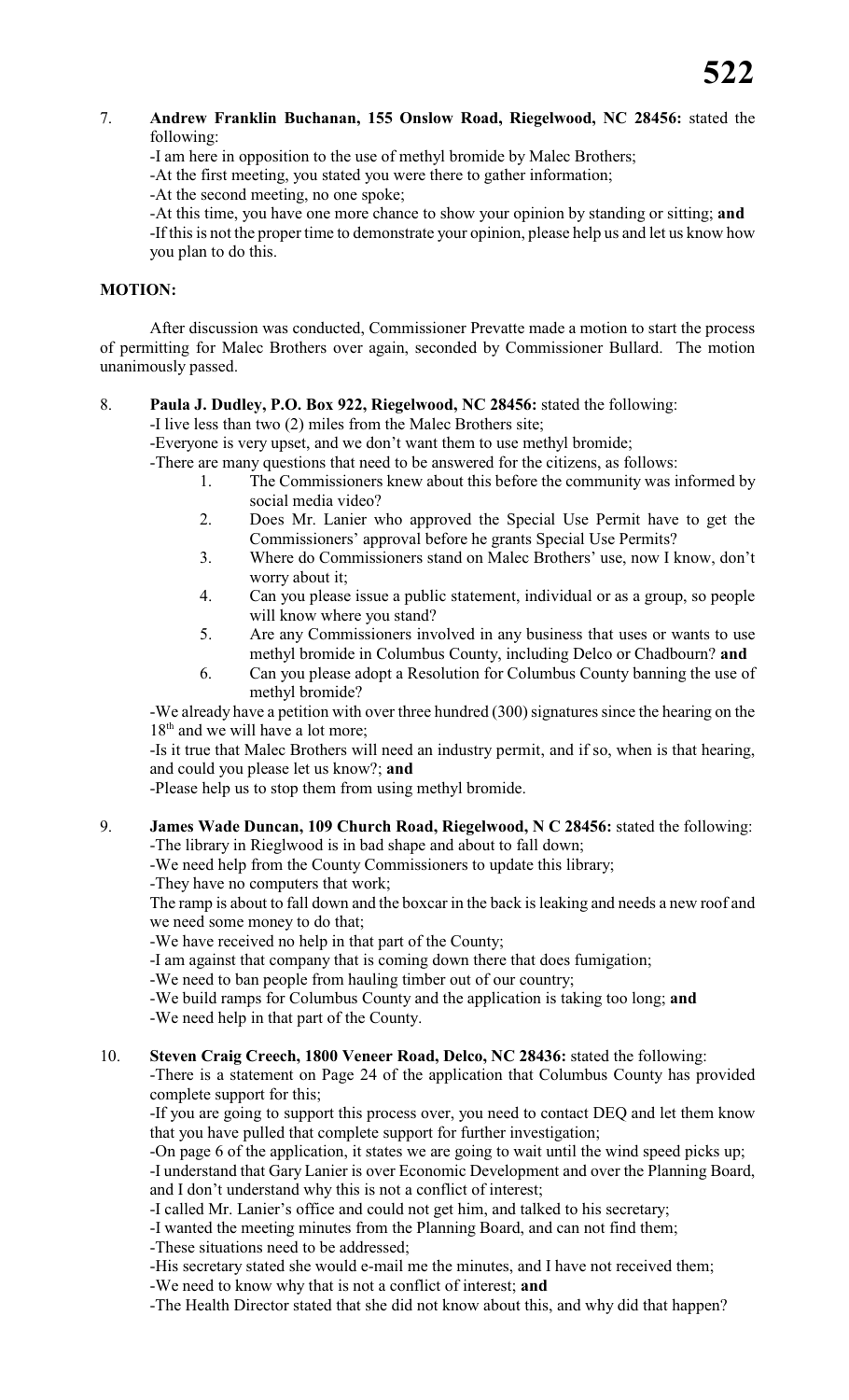# **523**

# 11. **Randy Coleman, 3777 Spearman Road, Bolton, NC:** stated the following:

-The first question I have is, how did such a thing like this happen;

-Everyone that had a hand in bringing this company knew exactly what the deal was, from the landowner, to the Commissioners, to the timber sellers, Malec Brothers, and everyone; -There is no way you go in a lease to have a company come in and operate on your property and not know what they are going to do;

-This company got run out of New Hanover County and Brunswick County;

-If they don't get the industrial permit, they can not operate;

-This community is upset, infuriated, lack of representation;

-The reason there was not many people at the first meeting, nobody knew about;

-The only reason we found out about a meeting was a facebook live post, and that is inexcusable;

-We feel like the County of Columbus stops at Highway 211;

-We deserve answers instead of sitting back waiting for answers; **and**

-You need to look deep into this situation.

# 12. **John W. Cooke, III, 2454 Old 87 Road, Delco, NC 28436:** stated the following: -I live right beside Malec Brothers;

-They have eighteen (18) crews going in there driving 60-80 miles per hour, and they don't care; **and**

-Vehicle congestion has created a problem in the area.

13. **Loretta W. Johnson, 2454 Old 87 Road, Delco, NC 28436:** stated the following: -We need to discuss the Malec Brothers Fumigation Plant;

-After the Public Input has ended, we need to have additional discussion;

-Everyone is against the fumigation of the logs;

-We are let down by the Planning Board's decision for it to be put there;

-The plant was located at a very dangerous intersection, and now we have container trucks and log trucks at that intersection, plus they are traveling through a residential section;

-The chemical is odorless and colorless and could cause additional catastrophic wrecks to occur; **and**

-Please do what you can to prevent this permit from being granted.

14. **Johnny Edge, 470 Happy Home Road, Nakina, NC 28455:** stated the following:

-How the people can work with you leaders to make Columbus County a better place to live; -Obviously, there is a break down in communication;

-Who do you bring your concerns to if you can't bring them to your County Commissioners?;

-Do you Commissioners work together to solve problems?;

-Having seven (7) districts is part of the problem;

-All citizens who live in Columbus County needs to be considered as one (1) unit;

-People want to know and be involved in the decisions that are made in Columbus County because it can affect everyone; **and**

-We are asking to get the audio where, if it is streamed, the citizens in Columbus County, inclusive of the ones who cannot attend, know what is going on with the leadership of Columbus County.

15. **RobertEugene Adams, 233 Mt. Calvary Road, Clarkton, NC 28433:** stated the following: -Memorial Day is on May 28, 2018, and we are having a Memorial Service at the Veterans Memorial Park;

-Everyone is invited to the Memorial Service;

-There is plenty of room and remember to bring your chair; **and**

-It will be held at 10:00 A.M.

# 16. **Will White, 1206 Lakeside Drive:** stated the following:

-I am 58 years old and live in Riegelwood all my entire life;

-I have worked at that mill, and retired due to disability after 23 years;

-The mill had three (3) gases used, NCG, SOG and TRS and they were released properly;

-This company just wants to release the gas in the air;

-In two (2) years, this gas is going to be outlawed;

-We are not going to have that there; **and**

-When you built the East Columbus High School, you were not considerate of the citizens in the eastern end of Columbus County.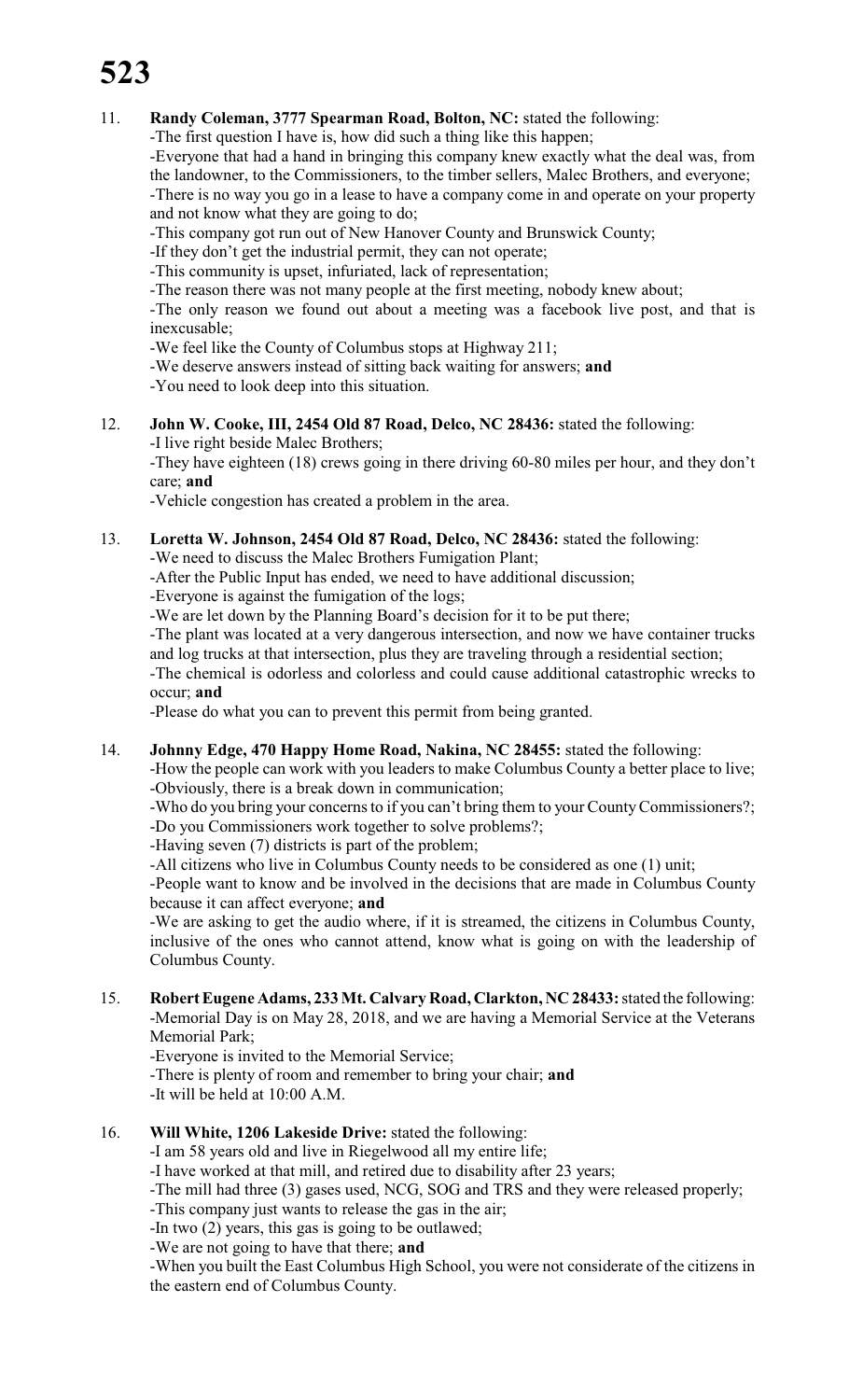# 17. **Sarah Barefoot Thompson, 517 N. Madison Street, Whiteville, N C 28472:** stated the following:

-Thank you for allowing me to be present tonight;

-The Whiteville Woman's Civic League would like to compliment you and thank you for serving as County Commissioners and what you do for Columbus County;

-We are not here to complain or ask for money; **and**

-We would like to applaud you for your service to Columbus County as our Commissioners.

# **COMMENTS:**

**Commissioner Ricky Bullard:** I stated at the last meeting, when citizens in a community are against something that shows danger, I will not support it.

**Chairman Amon E. McKenzie:** Everyone has shown the same sentiment relative to the Malec Brothers, and I do also. Safety is our number one priority.

# **Agenda Item #7: PRESENTATION - PUBLIC AFFAIRS PROGRAM:**

Sarah Thompson, Chairperson, Whiteville Women's Civic Group, would like to deliver information relative to Public Affairs Program.

This information was delivered by Ms. Thompson as #17 under Public Input, Agenda Item #6.

# **Agenda Item #8: INMATE LABOR AVAILABILITY - TABOR CORRECTIONAL INSTITUTION:**

George Baysden, Tabor Correctional Facility, delivered the following requested information relative to the availability of inmate labor.

- 1. My name is George Baysden and I am the Assistant Superintendent for Programs at Tabor Correctional Institution;
- 2. One of my jobs is the placement of inmates in jobs, programs and things of that nature;
- 3. One of the things the State does offer, we have job placement where we assign inmates to work in municipal government, city and county, etc.;
- 4. You already do have some inmates who can do menial tasks;
- 5. The paperwork that I distributed to you is the standard contract that we use;
- 6. Currently, we have forty (40) inmates working between Columbus County and Bladen County;
- 7. This is a good thing to have to help save money;
- 8. We pay one and 00/100 (\$1.00) dollar per day which totals \$260.00 per individual;
- 9. The inmates will require supervision but it does not need to be a law enforcement officer;
- 10. The supervisor of the inmates will need custodial training which is a 3-4 hour class at our facility, and if the number of supervisors is large enough, we can train onsite;
- 11. If you are interested, contact me and I will get the process started which takes approximately 30-60 days; **and**
- 12. You can reach me by calling the facility at: (910) 653-8190.

# **Agenda Item #9: COLUMBUS COUNTY SCHOOLS - FY 2018-2019 PROPOSED BUDGET PRESENTATION:**

Alan Faulk, Superintendent of Columbus County Schools, presented their FY 2018-2019 Proposed Budget, and stated the following.

- 1. We are submitting a local expense budget that will increase \$820,644.00 for FY 2018-2019, and it would go for increases in maintenance of facilities, utility costs and fleet transportation.
- 2. The increase also reflects seventeen (17) teaching positions to maintain the K-5 Elementary Art and Health/PE programs as well as being able to maintain the curricula for a fair and equitable education for the students of Columbus County Schools.
- 3. Due to the age and custodial needs of our facilities, Columbus County Schools are also requesting funds to staff ten (10) custodian positions across the county schools.
- 4. In our capital outlay budget, we are requesting an increase of \$1,187,687.00 for FY 2018- 2019. We have made efforts to identify our most significant needs for our school system by line item including roofing repairs especially at West Columbus High School, auditorium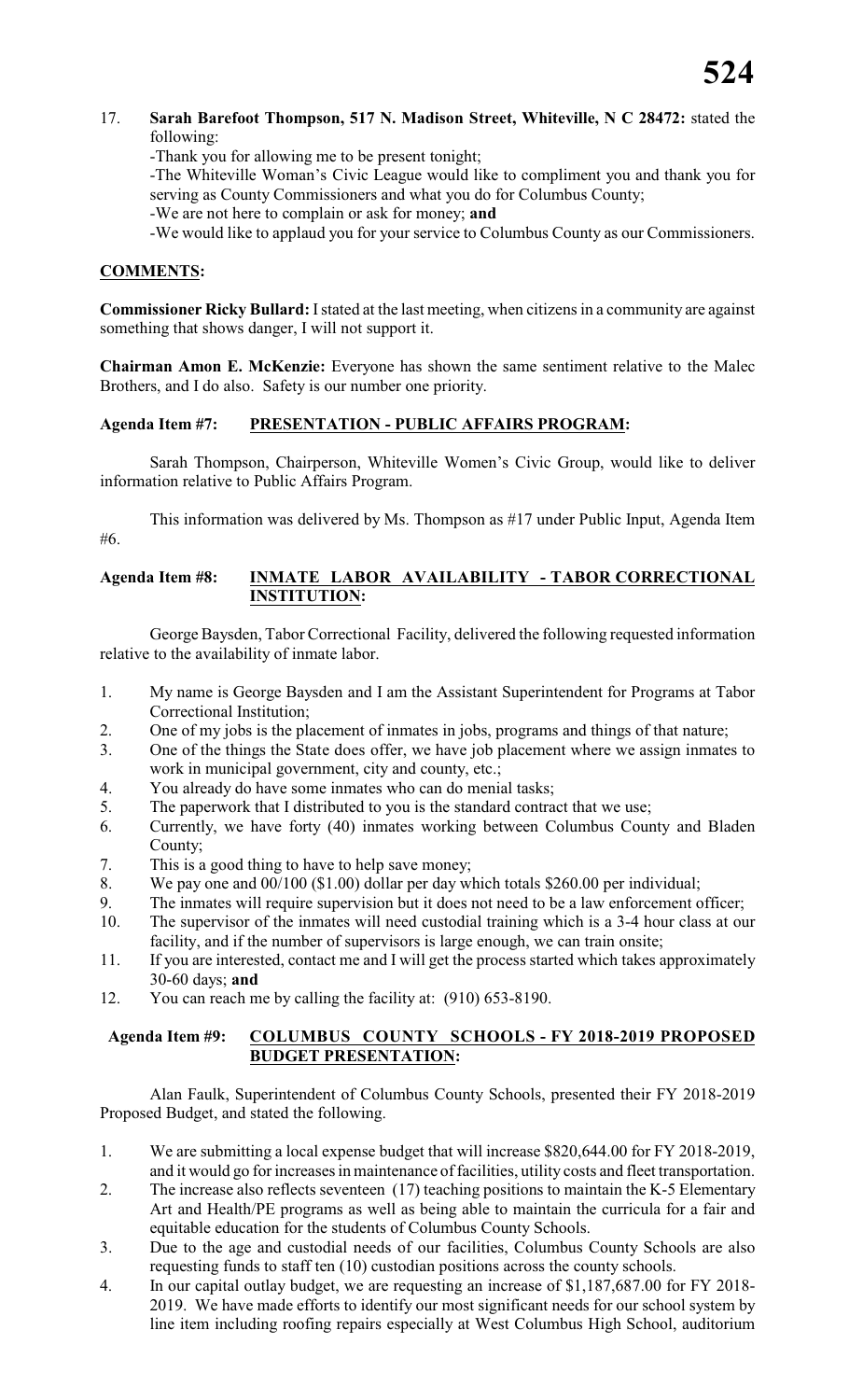repairs and tennis court repairs at all high schools, and HVAC repairs/replacements to mention a few.

5. Our schools are looking forward to a much-needed increase in current expense and capital outlay for FY 2018-2019.

# **Agenda Item #10: HEALTH - 2018 COUNTY HEALTH RANKINGS:**

Kimberly L. Smith, Health Director, and Daniel Buck, Heath Educator, presented the following review of the 2018 County Health Rankings.

- 1. These rankings came out in March;
- 2. Columbus County, overall, is ranked 96, that is one level up from last year;
- 3. Let me remind you, the health outcomes are based on the length and quality of life; **and**
- 4. We are 91 with the health factors, and we were 89 last year.

# **Agenda Item #11: HEALTH - 2017 STATE of the COUNTY HEALTH REPORT:**

 Kimberly L. Smith, Health Director, and Daniel Buck, Heath Educator, presented the following review of the 2017 State of the County Health Report.

- 1. This report was due to the State the first Friday in March;
- 2. Our report was on time;
- 3. We complete this report because it is required by the North Carolina Department of Health and Human Services;
- 4. Our State of the County Health Report was accepted by State consultants with no corrective actions;
- 5. It is based on our 2010 census data, and we are looking forward to getting the censusthat will come out in 2020;
- 6. Most of the information we used came from the State data site;
- 7. We are concentrating on chronic health diseases, obesity and substance abuse; **and**
- 8. Our Teen Pregnancy Program ranking was #8 in 2013, and in 2015 it was #15 and that is an improvement.

#### **Agenda Item #12: COOPERATIVE EXTENSION - DEPARTMENTAL UPDATE:**

Dalton Dockery, Cooperative Extension Director, delivered the following departmental update.

- 1. Farmers have started growing industrial hemp and the North Carolina Department of Agriculture gives the approval, and this involves approximately ten (10) acres;
- 2. Pesticide education is vitally important and needed if you plan to use any; **and**
- 3. We are working with the farmers and everything is going well.

#### **Agenda Item #13: SOCIAL SERVICES - MONTHLY ADMINISTRATIVE REPORT:**

Algernon McKenzie, Social Services Director, delivered the following Monthly Administrative Report.

On April 4, 2018 our monthly staff meeting was held. Staff was given information about the change in NCFAST that will change the way information is keyed and viewed. We also talked about the go-live date in June for Child Welfare Services. This will require Social Workers to put all information into NCFAST during intake and case management. Documents will also have to be scanned. Staff are now taking their online training; learning how to work in the system.

During the meeting, staff was given information about House Bill 630 and information about the written agreements that all 100 counties will sign by July 12, 2018. These agreements will consist of the responsibilities of DHHS (Department of Health and Human Services) and local county departments of Social Services. There will also be performance measures for all program areas. It will outline the steps to be taken by DHHS to work with counties to develop corrective plans when those performance measures are not met for a period of time. It will be important for staff to follow policy, state laws and federal requirements in each program area.

Staff were reminded; they must call their Supervisor, Program Manager or the Director when they need to be out to request leave. Also, staff should be signing in or out in our attendance system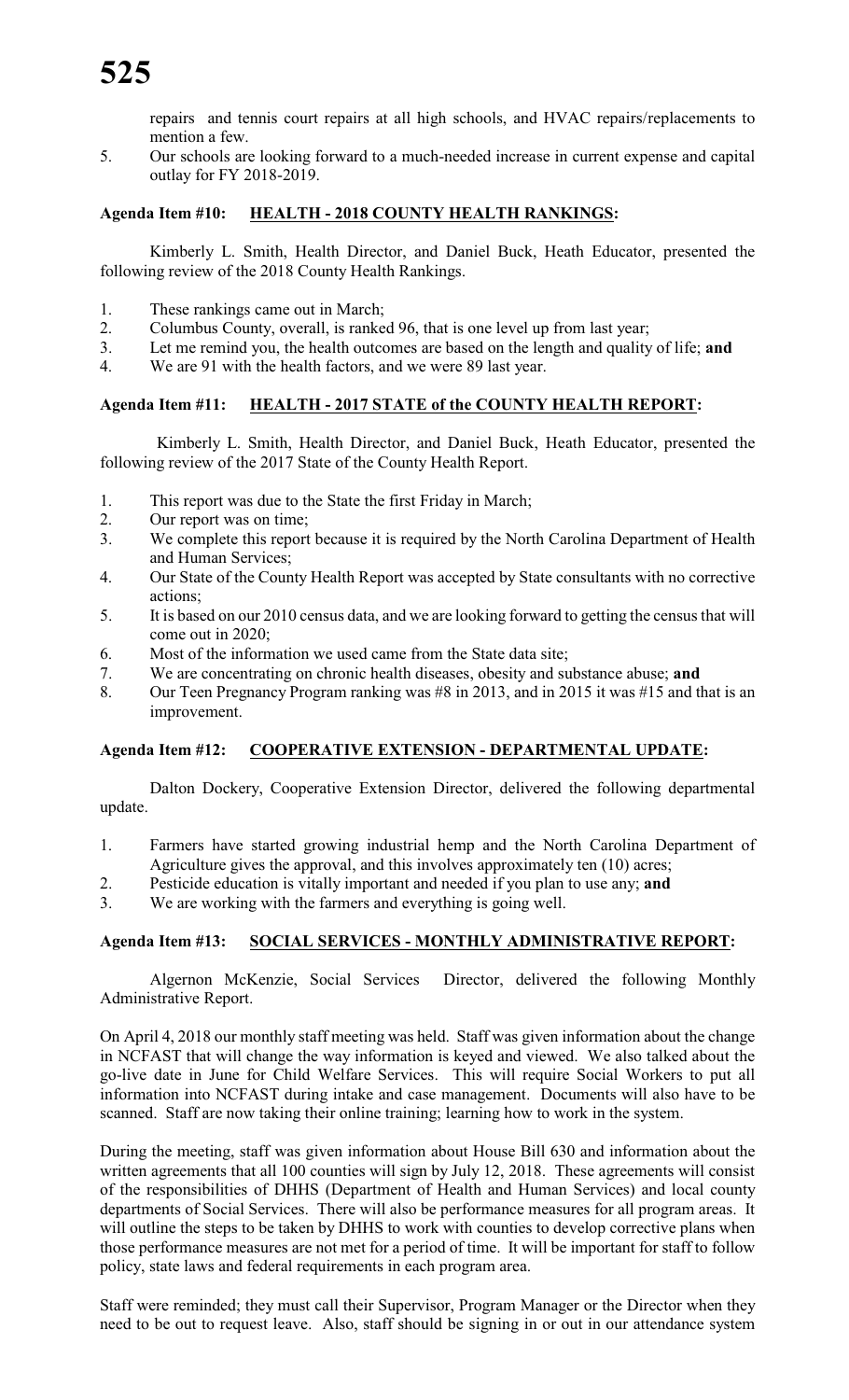(Scotland Yard); so the front desk will know how to direct customers when they call or come in for services.

Staff was informed; the mold test conducted on our building was negative and maintenance has cleaned the air vents to help prevent mold.

Lastly, staff were recognized for years of service to the county. They were presented with certificates from DHHS.

On April 6, 2018 the Assistant Secretary of Health and Human Services, Michael Backetts visited with us. During his visit, he met with the Social Work Program Manager, the Economic Services Program Administrator and I. The purpose of his visit was to talk about how rural counties operate and the challenges they face; and to look at resources, or the lack of, plus our readiness for go-live information about what the state is working on.

On April 13, 2018 Melinda Lane and I attended the eastern counties cluster meeting at Robeson County Department of Social Services. During this meeting, we discussed how to handle conflict cases when they are transferred to other counties. We also talked about the type of devices being used in the various counties as they prepare for Child Welfare entering in NCFAST. We looked at ways to help our staff deal with job stress in order to keep them healthy and motivated.

On April 18, 2018 a training was held for our Supervisors on personnel. The training was conducted by Sylvia Johnson, who conducts training and provides consultant services for local government agencies across the state. This training was provided to Supervisors to help them understand personnel policies and procedures; and to assist them in their roles as Supervisors. This was a very informative training session.

The county agreements, that are required by House Bill 630 for DHHS and county DSS agencies to sign, have been revised to include recommendations from the Director's Association, the County Commissioners Association and others. It is suggested it be signed by the DSS Director and the County Manager; as this is a partnership that involves the county. Some of the programs, such as Medicaid and Adult Services, have been removed at this time; but could be added at a later date. This agreement may be revised at least one more time, before the final draft is sent out. The state has communicated that these agreements are scheduled to be signed by June 29, 2018.

|                                         | <b>ECONOMIC SETVICES</b>                                                                                                                              |
|-----------------------------------------|-------------------------------------------------------------------------------------------------------------------------------------------------------|
| <b>PROGRAM</b>                          | <b>STATISTICS</b>                                                                                                                                     |
| <b>Food &amp; Nutrition</b>             | Applications Taken: 235<br>Applications Approved: 166<br>Active Cases: 5,631<br>Benefits Issued: \$1,330,115.00<br>Participants Served: 11,981        |
| <b>Adult Medicaid</b>                   | Applications Taken: 137<br>Cases Terminated: 42<br>Redeterminations: 322<br>Applications Processed: 266                                               |
| <b>Family &amp; Children's Medicaid</b> | Applications Taken: 90<br>Applications Processed: 103<br>Redeterminations: 478<br>Total Medicaid Cases: 13,891<br>Total Individuals Receiving: 23,410 |
| <b>Child Support</b>                    | <b>Absent Parents Located: 74</b><br>Orders Enforced: 974<br>Active Cases: 4,008<br>Collections: \$505,842.42                                         |

#### **April 2018 Economic Services**

| April 2018            |
|-----------------------|
| <b>Human Services</b> |

| <b>PROGRAM</b> | <b>TISTICS</b><br>$\overline{\phantom{a}}$ |  |  |  |
|----------------|--------------------------------------------|--|--|--|
|                |                                            |  |  |  |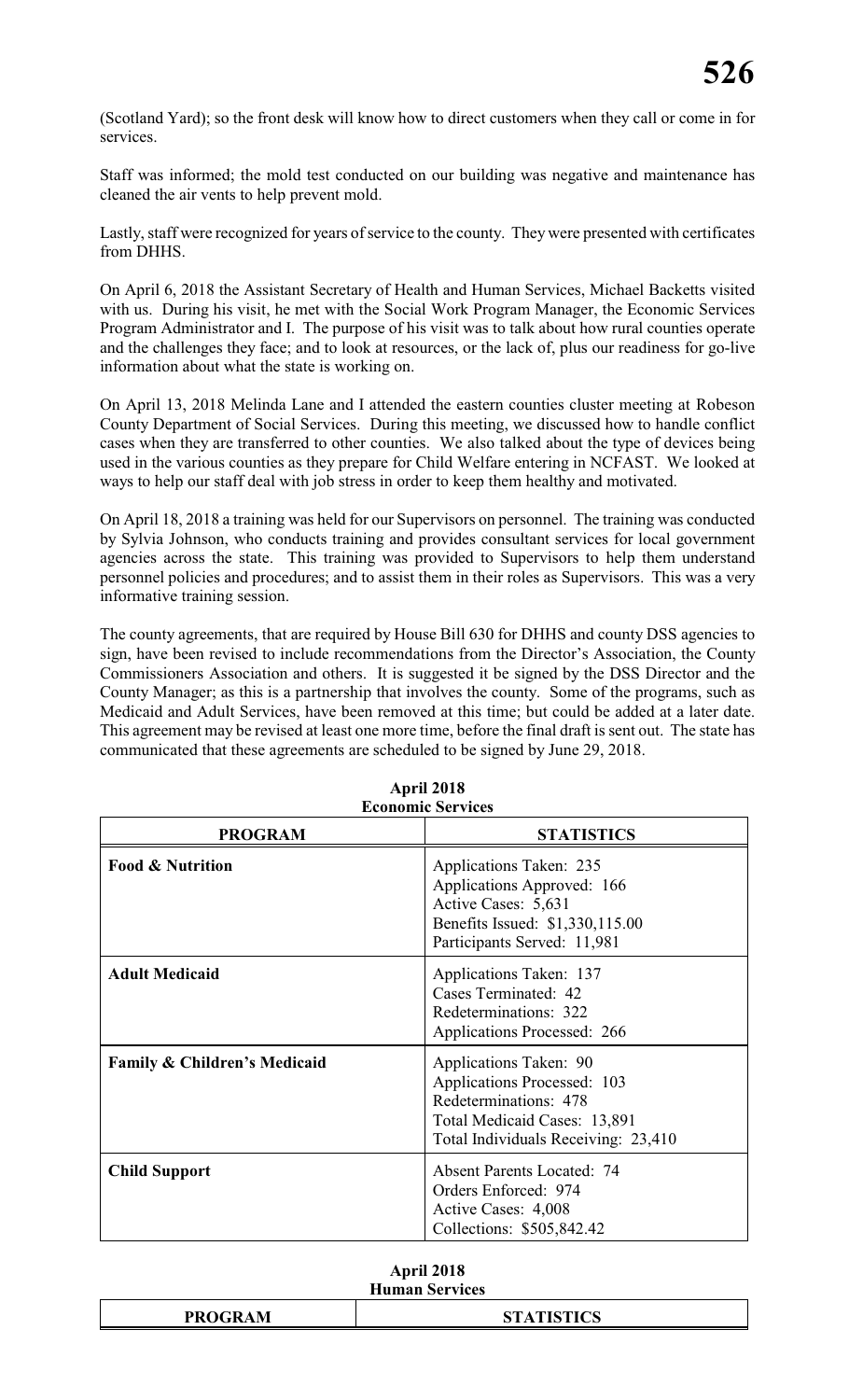| <b>Adult Services (APS)</b>                    | APS Reports Accepted: 23<br>County Wards: 23<br>Number of Payee Cases: 18<br><b>Adults Served APS: 14</b><br>Number of Medicaid Transportation Trips: 1,616<br>Amount Requested for Reimbursement: \$32,685.94 |
|------------------------------------------------|----------------------------------------------------------------------------------------------------------------------------------------------------------------------------------------------------------------|
| <b>Children's Protective Services</b><br>(CPS) | Reports Accepted: 36<br>Reports Screened Out: 14<br>Families Receiving In-Home Services: 31<br>Children Served: 58<br>Contacts with Families Monthly: 264<br>Assessments: 29                                   |
| <b>Foster Care</b>                             | Foster Children in Foster Homes: 57<br>Children Placed Outside County: 18<br>Agency Adoptions: 1<br>Pending Adoptions: 3<br>Total Foster Homes Licensed: 2<br>Total Children in Foster Care: 61                |
| <b>Work First Employment (TANF)</b>            | Applications Taken: 17<br>Applications Approved: 16<br><b>Individuals Receiving Benefits: 283</b><br>Entered Employment: 1<br>Number in Non-Paid Work Experience: 1                                            |
| <b>Program Integrity</b>                       | Collections for Fraud: \$15,852.63<br>New Referrals: 1<br>Cases Established: 3                                                                                                                                 |
| Day Care                                       | Children Receiving Day Care Assistance: 372<br>Children on the Waiting List: 696<br>Amount Spent on Day Care Services: \$149,484.00                                                                            |

# **Economic Services Program Narrative**

Child Support/Paralegal and Work First Cash/Medicaid Transportation/Maintenance and Housekeeping Food and Nutrition and Family and Children's Medicaid Adult Medicaid//Rest Home and Nursing Home/Community Alternatives Program (CAP)

Submitted by Cyndi Hammonds, Income Maintenance Administrator

# **Reporting Month: April 2018 News/Updates/Vacancies**

# **Food and Nutrition:**

Food and Nutrition is a program that has the most fluctuation of clients coming in to apply. Each day there are 4 workers on rotation taking applications as quickly as possible and each one could take up to 1 hour; some are quicker than others. If a client comes in to apply for Medicaid, Food & Nutrition and Child Support, we try to direct that client to the program with the least amount of wait time first so this client will be ready to be seen by the next department. In these cases, it gets difficult to tell them how long it will be before they will be seen in each department. If a client comes in at 5:25pm, State policy says we must see that client for benefits. On these rare occasions, if a worker has an appointment after closing hours and lets her supervisor know, another worker then sees the client and takes the application. We have passed our compliance timeframes on this team and currently have 2 vacancies and 1 in training.

# **Adult and Family & Children's Medicaid:**

Social Security office has begun the process of mailing out new Medicare cards to our clients. These cards have a random number instead of the client's social security number and the State is automatically changing these numbers within NCFAST. The Adult and Family and Children's team met all compliance timeframes for April. Both of these teams have several workers who rotate on intake and it could take up to 2 hours to take some applications on the Adult team. Very rarely does a client have to wait longer than .20 minutes to apply on either of these teams. The same State policy applies if a client comes in at 5:25pm; the client must be seen. If it is expected to be a 2-hour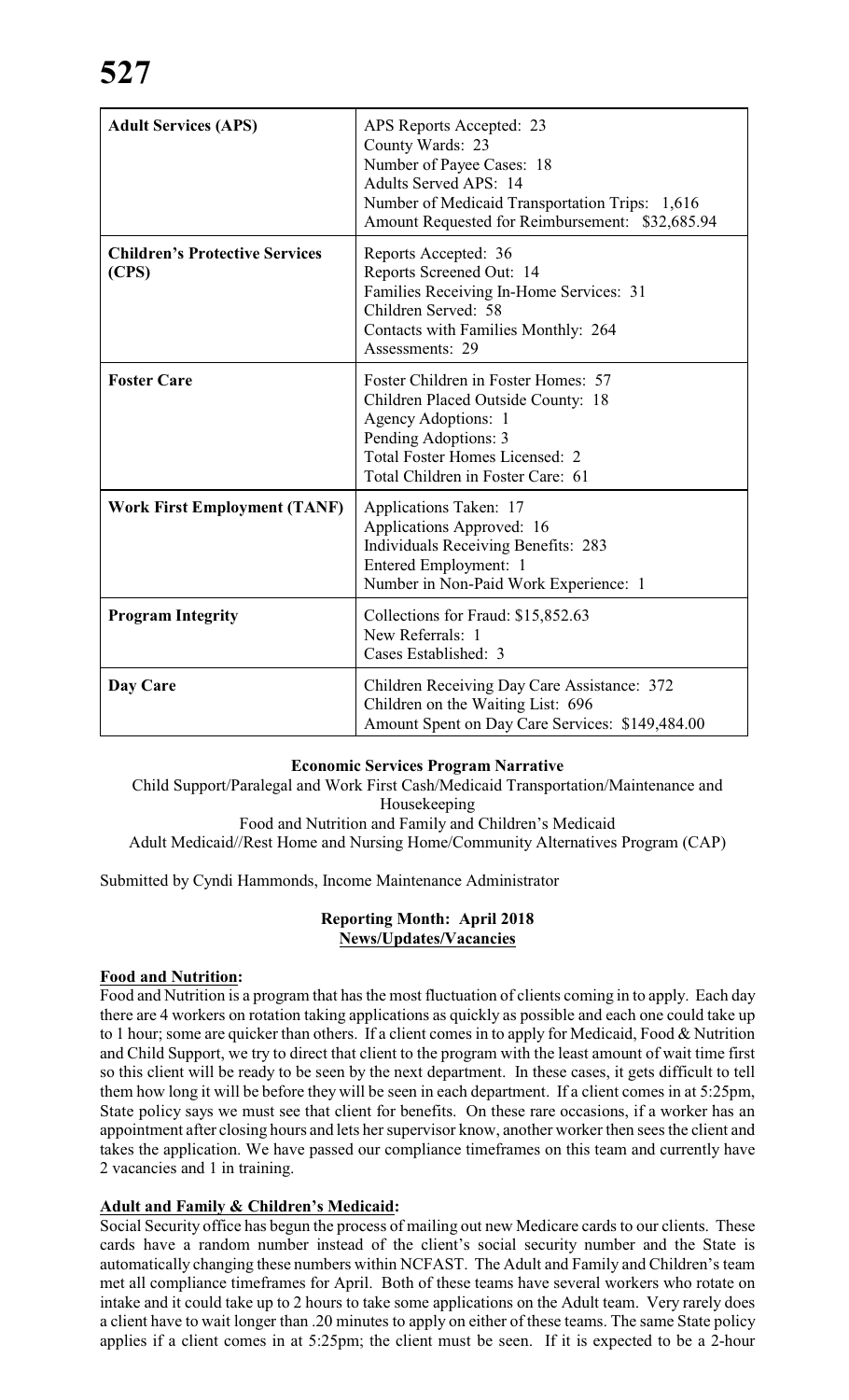application, an appointment is made for the next day for the client to come back and the application date is held for the same day they came in to apply. This team also pulls another worker if the worker on rotation has an appointment after work and cannot stay. Staying more than fifteen minutes after closing time to see a client is a rare occasion on this team also. We currently have 2 vacancies on these teams. The Supervisor of the Intake/Processing team retired April 20th and we have currently hired someone within the agency to replace her.

# **Child Support and Paralegal:**

Progress is moving along with the 3 new workers in training. We continue to have 2 court days per month where they prepared 269 cases for court. This team is not currently meeting all of the required timeframes due to vacancies and untrained staff. We currently have 1 agent vacancy and 1 processing assistant vacancy. Interviews have been scheduled.

Our paralegal has been completing orders and helping with the clerical duties while we have a vacancy. She prepared 117 orders and reviewed 2 the attorney prepared.

# **Work First Cash/Medicaid Transportation/Interpreter/Maintenance and Housekeeping/Deputy:**

- Our interpreter has been very busy this month with a great deal in the Food  $&$  Nutrition and Child Support Departments. A documented alien working at least 20 hours per week/80 hours a month can receive Food & Nutrition Benefits.
- WorkFirst Cash continues to meet their timeframes.
- Transportation continues to have new clients each month that need services.
- Maintenance and Housekeeping continue to keep our building and grounds clean.

# **HUMAN SERVICES BOARD REPORT**

# **Melinda H. Lane, Program Manager Vacancies/Updates/News for April 2018**

#### **Intake/Investigation/Assessment:**

The Intake/Investigation/Assessment Unit continues to be fully staffed and busy! All staff have busy caseloads and are continuing to get updated training. Child Welfare go-live for NCFAST for Columbus County has been moved to June 2018, but staff are beginning to get the required training now. The Supervisor of this Unit attended a training in April regarding the new modified Child Welfare Manual.

# **In-Home Services:**

The In-Home Services Unit is finally fully staffed with a new worker beginning mid-month – she is currently in Pre-Service training. Child Welfare go-live for NCFAST for Columbus County has been moved to June 2018, but staff are beginning to get the required training now. The Supervisor of this Unit attended a training in April regarding the new modified Child Welfare Manual.

# **Foster Care/Adoptions:**

The Foster Care/Adoptions Unit continues to be fully staffed and going strong. Child Welfare go-live for NCFAST for Columbus County has been moved to June 2018, but staff are beginning to get the required training now. The Supervisor of this Unit attended a training in April regarding the new modified Child Welfare Manual.

# **Transitional Unit:**

The new transitional unit is busy building caseloads and planning events for LINKs and Foster/Adoptive Parent Recruitment. Billboards, along with other forms of advertisement for recruitment are in place. MAPP training for new candidates for foster parents continue to progress. Child Welfare go-live for NCFAST for Columbus County has been moved to June 2018, but staff are beginning to get the required training now. The Supervisor of this Unit attended a training in April regarding the new modified Child Welfare Manual.

# **Adult Services:**

The Adult Services Unit continues to be fully staffed and very busy. Cases are becoming more complex with more issues. This Unit is encountering more and more issues with homeless adults and adults with mental health issues which creates other problems because of the slow response time of mental health agencies. Members of this Unit continue to cross-train in order to work together more efficiently.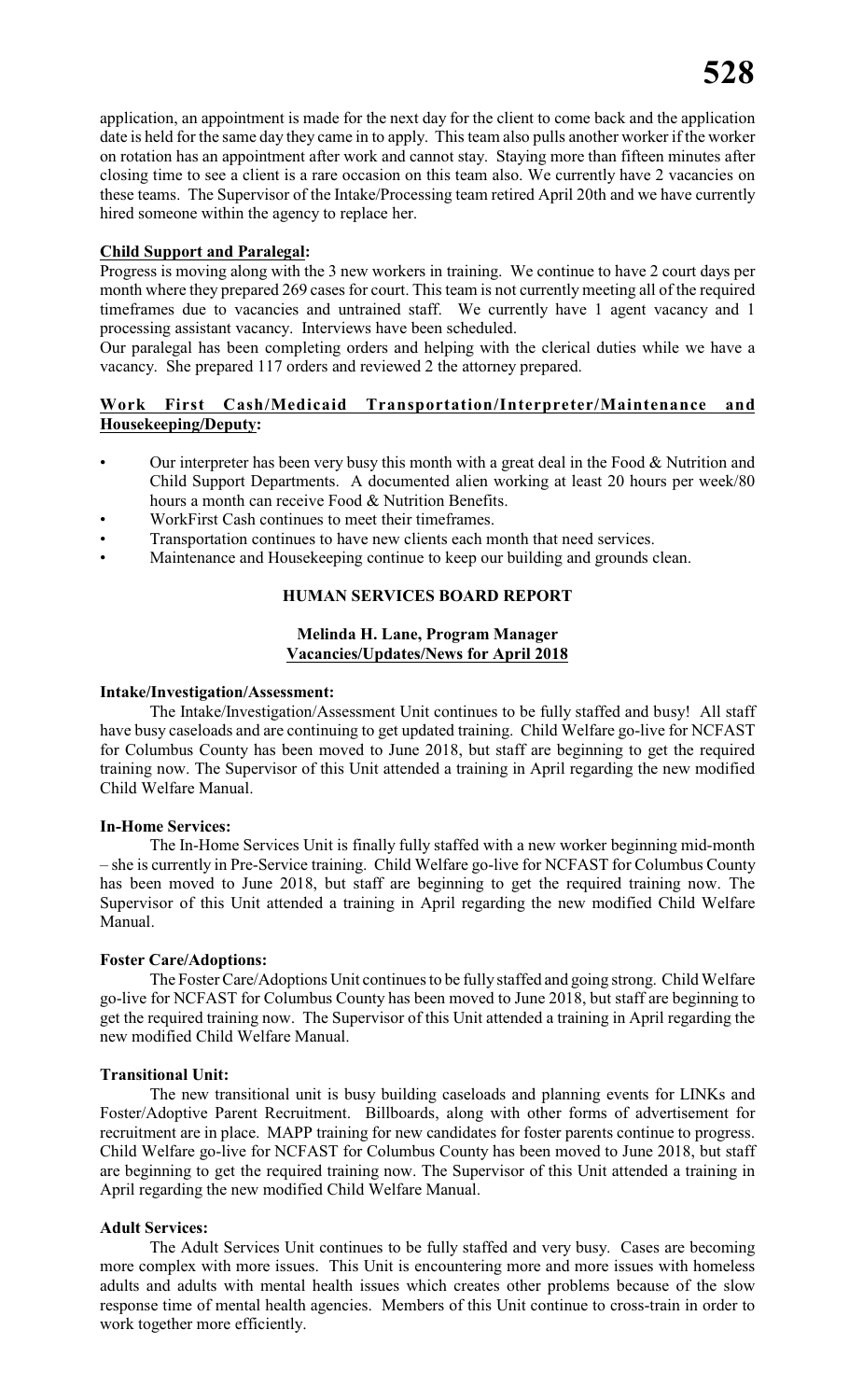# **Work First Employment:**

The Work First Employment Unit continues to work within the NCFAST system with daily issues. This Unit continues to assist with 200%.

# **Child Day Care:**

The Child Day Care Unit continues to be fully staffed. This Unit continues to work within the NCFAST system dealing with daily issues and updates. This Unit is currently dealing with reviewing and correcting, when needed, a list of over/under payments that were made to daycares by the state. It appears NCFAST may have created the majority of these errors. This is a problem being dealt with across the counties and is taking a lot of time away from the usual daily routine.

# **Program Integrity:**

Program Integrity continues to work hard to get caught up with program integrity duties and cases. Collections are increasing due to increasing caseloads and tax refund season. Only one temporary worker continues to take Crisis Intervention Program applications due to remaining funds. In April 43 applications were taken for CIP with 42 approvals. It appears this program will continue to have funding through the most of the month of May and cooling assistance will begin.

# **Agenda Item #14: MAINTENANCE - CLOSED DETENTION CENTER MOLD and MILDEW REMEDIATION:**

Larry Hayes, Maintenance Director, requested the Board to approve the quote from Pure Maintenance for fifty-five thousand, five hundred forty-four, and 87/100 (\$55,544.87) dollars to remediate the mold and mildew in the old Detention Center.

Commissioner Prevatte made a motion to approve the quote from Pure Maintenance for fiftyfive thousand, five hundred forty-four, and 87/100 (\$55,544.87) dollars to remediate the mold and mildew in the old Detention Center, seconded by Commissioner Byrd.

After discussion was conducted relative to the details of what the quote entailed, Commissioner Prevatte withdrew his motion and Commissioner Byrd withdrew his second.

# **Agenda Item #15: MAINTENANCE - HISTORICAL COURTHOUSE ROOF REPLACEMENT:**

Larry Hayes, Maintenance Director, requested the Board to approve the contract for the Historical Courthouse Roof Replacement to the lowest responsible bidder from the following bid tabulation.

| <b>COMPANY</b>             | <b>QUOTE</b> | <b>DETAILS</b>                                                                                                                                                                        |
|----------------------------|--------------|---------------------------------------------------------------------------------------------------------------------------------------------------------------------------------------|
| <b>Torres Construction</b> | \$43,349.00  | Includes \$2,000 crane rental, rubber base<br>coating applied over existing metal portion                                                                                             |
| E.L. Hawks, Inc.           | \$44,800.00  | Turnkey job, utilizes a fiber impregnated<br>coating over existing metal portion,<br>recommends 5-step white HDRO-Stop<br>Roof System for additional \$18,000<br>totaling \$62,800.00 |
| <b>JDM</b> Roofing         | \$46,850.00  | Turn-key job                                                                                                                                                                          |

Commissioner Prevatte made a motion to approve E.L. Hawks, Incorporated for the Historical Courthouse roof replacement, at the cost of forty-four thousand, eight hundred, and 00/100 (\$44,800.00) dollars, with the five (5) step white HDRO-Stop Roof System, for an additional eighteen thousand and 00/100 (\$18,000.00) dollars, which equates to the cost of sixty-two thousand, eight hundred and 00/100 (\$62,800.00) dollars, seconded by Commissioner Bullard. The motion unanimously passed.

# **Agenda Item #16: MAINTENANCE - UNOCCUPIED BOARD of ELECTIONS/HUD HANDICAP RESTROOM:**

Larry Hayes, Maintenance Director, requested the Board to approve a quote for a handicap restroom at the unoccupied Board of Elections/HUD building from the following bid tabulation.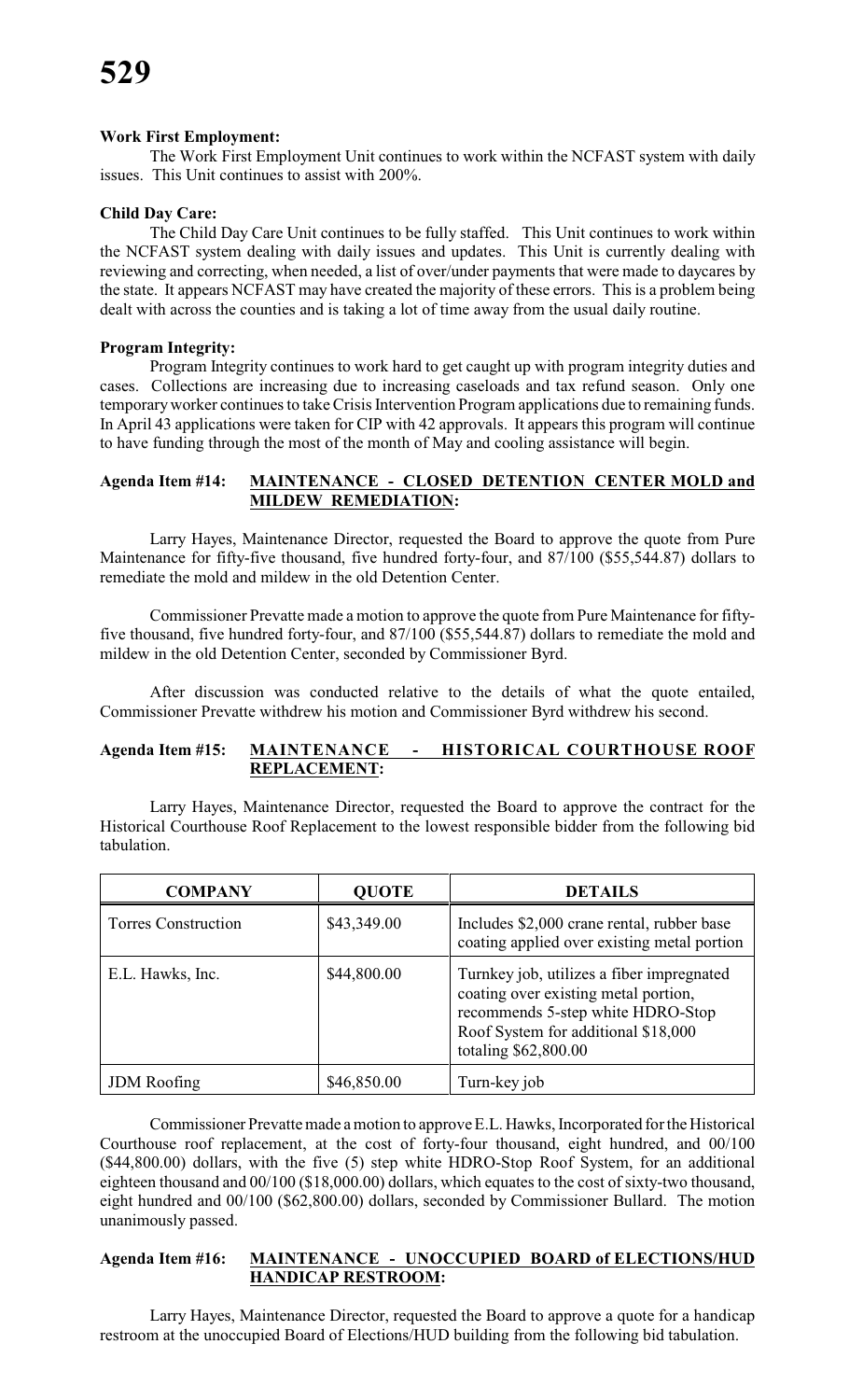| <b>BIDDER</b>               | <b>QUOTE</b> | <b>DETAILS</b>               |  |  |
|-----------------------------|--------------|------------------------------|--|--|
| S&P Electrical and Plumbing | \$2,950.00   | Install handicapped restroom |  |  |
| Larry Cartrette Plumbing    | \$4,200.00   | Install handicapped restroom |  |  |

Commissioner Russ made a motion to approve S & P Electrical and Plumbing for a handicap restroom for the unoccupied Board of Elections/HUD building, for two thousand, nine hundred fifty, and 00/100 (\$2,950.00) dollars, seconded by Commissioner Prevatte. The motion unanimously passed.

# **Agenda Item #17: FIREWORKS - PERMISSION for FIREWORKS at SOUTH COLUMBUS HIGH SCHOOL on TUESDAY, JULY 03, 2018, REQUEST for \$1,000.00 FINANCIAL SUPPORT and WAIVER of FEE PERMIT:**

Cynthia S. Nelson, EVP, Tabor City Chamber of Commerce, requested permission for fireworks for the 31<sup>st</sup> Annual Columbus County Fourth of July Fireworks Celebration, request for \$1,000.00 financial support and waiver of the fee permit.

Vice Chairman Burroughs made a motion to approve permission for fireworks at South Columbus High School, for the 31<sup>st</sup> Annual Columbus County Fourth of July Fireworks Celebration, request for \$1,000.00 financial support and waiver of the fee permit, seconded by Commissioner Bullard. The motion unanimously passed.

# **RECESS REGULAR SESSION and enter into COMBINATION MEETING of COLUMBUS COUNTY WATER and SEWER DISTRICTS I, II, III, IV and V BOARD MEETING:**

At 8:23 P.M., Commissioner Bullard made a motion to recess Regular Session and enter into a **combination meeting** of Columbus County Water and Sewer Districts I, II, III, IV and V Board Meeting, seconded by Commissioner McDowell. The motion unanimously passed.

# **Agenda Item #18: COLUMBUS COUNTY WATER AND SEWER DISTRICTS I, II, III, IV AND V - APPROVAL OF BOARD MEETING MINUTES:**

May 07, 2018 **Combination Meeting** of Columbus County Water and Sewer Districts I, II, III, IV and V Board Meeting **(5 sets)**

This information will be recorded in Minute Book Number 2 for each Water District respectively.

# **Agenda Item #19: COLUMBUS COUNTY WATER AND SEWER DISTRICTS I, II, III, IV AND V - REQUEST FOR WORKSHOP:**

Harold Nobles, Public Utilities Director, requested the Board to establish June 04, 2018, at 6:00 P.M., as the date and time for a workshop to discuss a bulk water rate study.

This information will be recorded in Minute Book Number 2 for each Water District respectively.

# **Agenda Item #20: COLUMBUS COUNTY WATER and SEWER DISTRICTS I, II, III, IV and V - APPROVAL of RESCINDING the EXISTING and REPLACING the WATER SHORTAGE RESPONSE PLAN (SECOND READING):**

Harold Nobles, Public Utilities Director, requested Board approval to rescind the existing Water Shortage Response Plan and replacing. **(The first reading was held at the May 07, 2018 Meeting.)**

This information will be recorded in Minute Book Number 2 for each Water District respectively.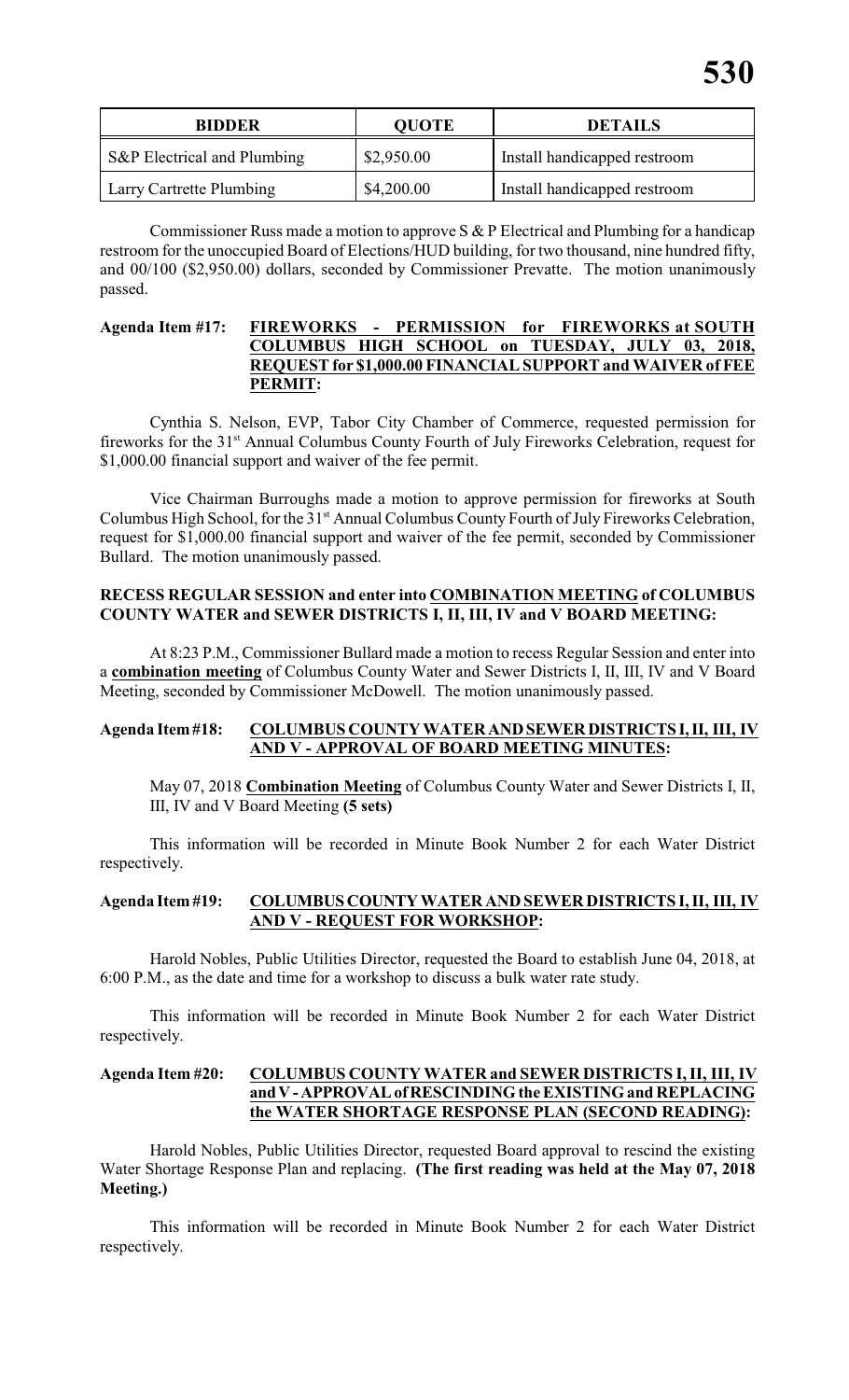#### **Agenda Item #21: COLUMBUS COUNTY WATER and SEWER DISTRICT V - OLD DOCK ELEMENTARY SCHOOL WATER PROJECT WELL SITE APPROVAL:**

Harold Nobles, Public Utilities Director, requested Board approval to purchase the well site from F. & E. Family Investments, LLC.

This information will be recorded in Minute Book Number 2 for Columbus County Water and Sewer District V.

# **ADJOURN COMBINATION MEETING of COLUMBUS COUNTY WATER and SEWER DISTRICTS I, II, III, IV and V BOARD MEETING:**

At 8:27 P.M., Commissioner McDowell made a motion to adjourn the **combination meeting** of Columbus County Water and Sewer Districts I, II, III, IV and V Board Meeting, seconded by Commissioner Bullard. The motion unanimously passed.

# **Agenda Item #22: BUDGET - PRESENTATION of the PROPOSED COLUMBUS COUNTY FY 2018-2019 OPERATING BUDGET:**

Mike Stephens, County Manager/Attorney, will present the Proposed Columbus County FY 2018-2019 Operating Budget for acceptance, and request the establishment of a Public Hearing for June 04, 2018, at 6:30 P.M.

Vice Chairman Burroughs made amotion to accept the Proposed Columbus County FY 2018- 2019 Operating Budget, seconded by Commissioner Bullard. The motion unanimously passed.

# **Agenda Item #23: CONSENT AGENDA ITEMS:**

Commissioner McDowell made a motion to approve the following Consent Agenda Items, seconded by Commissioner Byrd. The motion unanimously passed.

| <b>TYPE</b>         | <b>ACCOUNT</b> | <b>DETAILS</b>                      | <b>AMOUNT</b> |
|---------------------|----------------|-------------------------------------|---------------|
| <b>Expenditures</b> | 10-4310-535300 | M&R Vehicles                        | 571           |
| <b>Revenues</b>     | 10-3431-489000 | Miscellaneous Revenue               | 571           |
| <b>Expenditures</b> | 10-5171-526001 | Dental Health Departmental Supplies | 4,400         |
| <b>Revenues</b>     | 10-3510-440098 | Dental Health Grants                | 4,400         |

# A. **Budget Amendments:**

# B. **Tax Refunds and Releases:**

*Property Value* Amount: \$72.29 Ammons, Donna **PROPERTY:** 00000 Total: \$290.43 Value: \$8,980.00 Year: 2017 Account: 09-05737 Bill#: 47960 Release value of S/W. Switched into Marvin Justin Moore. Release Williams Fire(5.39) release Columbus Rescue(1.80) release late list(7.95) *Property Value* \$12.64 Batten, Tommie Lee **PROPERTY:** 00000 Total: \$15.97 Value: \$1,570.00 Year: 2017 Account: 13-01515 Bill#: 49606 Release value of boat. DBL Act#13-02418. Release Cerro Gordo Fire(1.57) release Columbus Rescue(.31) release late list(1.45) *Property Value* \$268.41 Brown, Julia Hestine **PROPERTY:** 00000 Total: \$2,459.03 Value: \$2,410.00 Year: 08-17 Account: 01-09358 Bill#: 99999 Release value of S/W M/H torn down per aerials. Release Klondyke Fire(23.17) release Columbus Rescue(6.61) release late list(29.84) *Property Value* \$719.75 Hope of Glory Pentecostal Church **PROPERTY**: 96353 Total: \$805.25 Value: \$95,000.00 Year: 2017 Account: 01-07265 Bill#: 69011 Release value. Should be exempt. Release Brunswick Fire(66.50) release Whiteville Rescue(19.00) *Property Value* \$39.24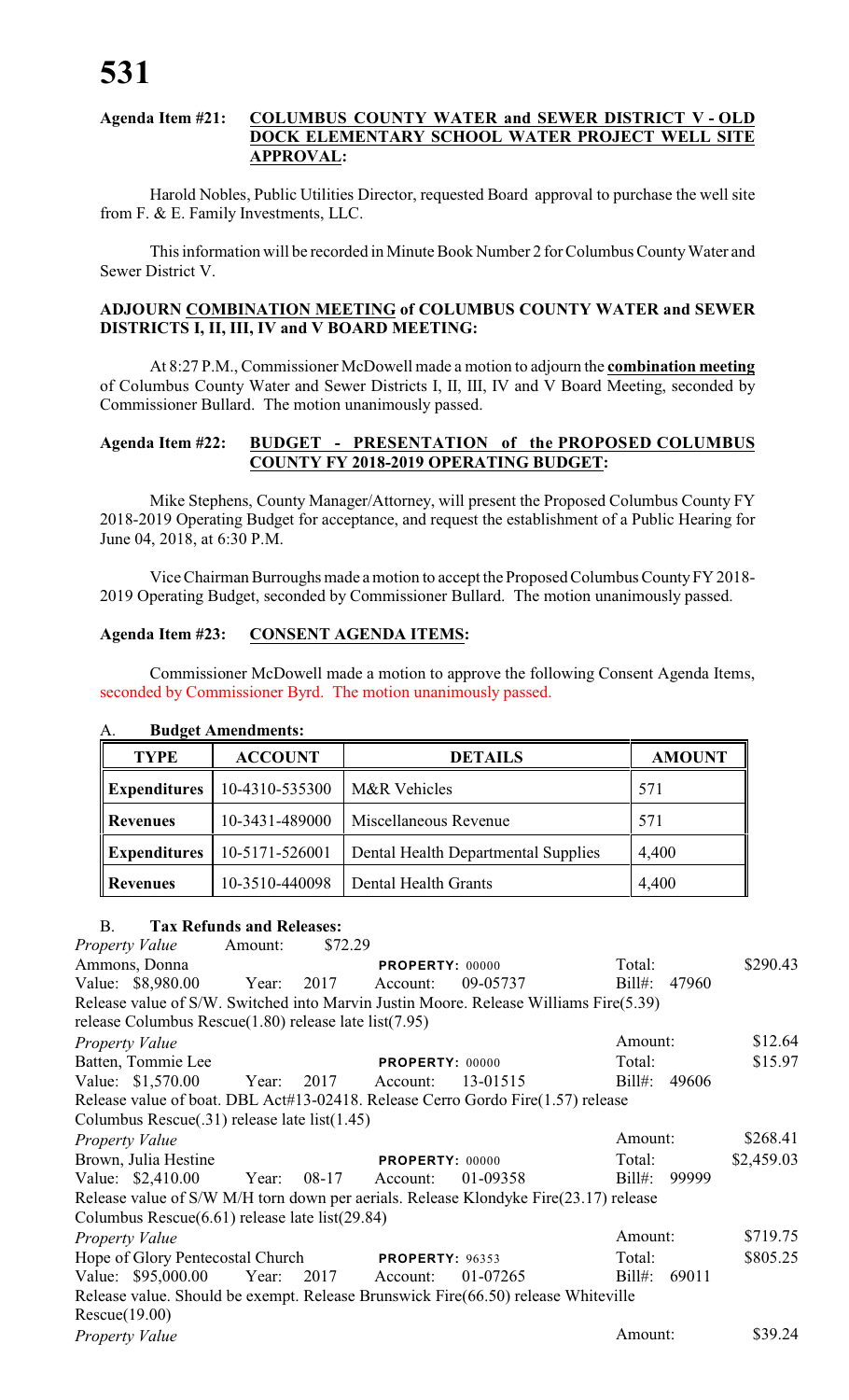| Hughes, William J.<br>Value: \$500.00<br>Release value of boat. Sold. Release Old Dock(3.86) release Columbus Rescue(.98)<br>release late $list(4.40)$ | Year: | $10-17$              | PROPERTY: 00000<br>Account: | 03-00840 | Total:<br>$Bill#$ :         | 99999 | \$48.48             |
|--------------------------------------------------------------------------------------------------------------------------------------------------------|-------|----------------------|-----------------------------|----------|-----------------------------|-------|---------------------|
| <b>Property Value</b><br>Pollard Wilhelmenia Murphy(Heirs)<br>Value: \$3,250.00                                                                        |       | Year: 16-17 Account: | PROPERTY: 00000             | 12-21831 | Amount:<br>Total:<br>Bill#: | 99999 | \$52.32<br>\$469.82 |
| Release value. Should have been tax exempt. Release Evergreen Fire(5.20) release<br>Columbus Rescue(1.30)                                              |       |                      |                             |          |                             |       |                     |
| Property Value                                                                                                                                         |       |                      |                             |          | Amount:                     |       | \$58.85             |
| Prevatte, Bobby Ray Sr.<br>Value: \$2,380.00                                                                                                           | Year: | $15-17$              | PROPERTY: 00000<br>Account: | 12-05242 | Total:<br>Bill#:            | 99999 | \$701.77            |
| Release value of S/W M/H No mobile home. Release Evergreen Fire(5.84) release<br>Columbus Rescue(1.47) release late list(6.61)                         |       |                      |                             |          |                             |       |                     |
| Property Value                                                                                                                                         |       |                      |                             |          | Amount:                     |       | \$300.16            |
| Shaw, Tony L.                                                                                                                                          |       |                      | <b>PROPERTY: 00000</b>      |          | Total:                      |       | \$337.46            |
| Value: \$18,644.00<br>Release value. Overbilled chicken houses. Release Welches Creek(29.84) release<br>Columbus Rescue(7.46)                          | Year: | $14 - 15$            | Account:                    | 14-03855 | Bill#:                      | 99999 |                     |
| Property Value                                                                                                                                         |       |                      |                             |          | Amount:                     |       | \$1,341.12          |
| Shaw, Tony L. & Kimberly                                                                                                                               |       |                      | <b>PROPERTY: 88881</b>      |          | Total:                      |       | \$1,374.44          |
| Value: \$101,800.00<br>Release value. Overbilled chicken houses. Release Columbus Rescue(33.32)                                                        | Year: | $16-17$              | Account:                    | 14-00210 | Bill#: 99999                |       |                     |
|                                                                                                                                                        |       |                      |                             |          | Amount:                     |       | \$3,620.89          |
| Property Value<br>Shaw, Tony L. & Kimberly B                                                                                                           |       |                      | <b>PROPERTY: 88880</b>      |          | Total:                      |       | \$3,710.85          |
| Value: \$293,000.00                                                                                                                                    | Year: | $16-17$              | Account:                    | 14-00210 | Bill#: 99999                |       |                     |
| Release value. Overbilled chicken houses. Release Columbus Rescue(89.96)                                                                               |       |                      |                             |          |                             |       |                     |
| <b>Property Value</b>                                                                                                                                  |       |                      |                             |          | Amount:                     |       | \$200.07            |
| Soles, Betty Jo                                                                                                                                        |       |                      | PROPERTY: 80476             |          | Total:                      |       | \$205.33            |
| Value: \$5,300.00<br>Release value. Sold at tax sale. Release Columbus Rescue(5.26)                                                                    | Year: | $14-16$              | Account:                    | 11-00842 | $Bill#$ :                   | 99999 |                     |
| <b>Property Value</b>                                                                                                                                  |       |                      |                             |          | Amount:                     |       | \$243.35            |
| Wright, Roger<br>Value: \$30,230.00 Year:<br>Release value. DBL Act#9-02262. Release Roseland Fire(24.18) release Columbus                             |       | 2017                 | PROPERTY: 00000<br>Account: | 09-01469 | Total:<br>Bill#: 97513      |       | \$476.58            |
| Rescue(6.05)<br>User Fee                                                                                                                               |       |                      |                             |          | Amount:                     |       | \$0.00              |
| Anderson, Harry Mitchell Sr.                                                                                                                           |       |                      | <b>PROPERTY: 17366</b>      |          | Total:                      |       | \$116.00            |
| Value: \$0.00<br>Release user fee. Destroyed in Hurricane Matthew.                                                                                     | Year: | 2017                 | Account:                    | 10-00400 | Bill#: 48025                |       |                     |
| User Fee                                                                                                                                               |       |                      |                             |          | Amount:                     |       | \$0.00              |
| Bay One, LLC                                                                                                                                           |       |                      | <b>PROPERTY: 11483</b>      |          | Total:                      |       | \$1,421.00          |
| Value: \$0.00<br>Release user fees. Cans have been picked up.                                                                                          | Year: | 2017                 | Account:                    | 06-02808 | Bill#: 49654                |       |                     |
| User Fee                                                                                                                                               |       |                      |                             |          | Amount:                     |       | \$0.00              |
| Bellamy, Laverne<br>Value: $$0.00$<br>Release user fee sold at tax sale.                                                                               | Year: | 2011                 | PROPERTY: 90835<br>Account: | 01-01396 | Total:<br>Bill#: 25366      |       | \$140.27            |
| User Fee                                                                                                                                               |       |                      |                             |          | Amount:                     |       | \$0.00              |
| Blanks, Wilbert<br>Value: \$0.00<br>Release user fee. Vacant.                                                                                          | Year: | 2012                 | PROPERTY: 00000<br>Account: | 15-03413 | Total:<br>Bill#: 827        |       | \$218.00            |
| User Fee                                                                                                                                               |       |                      |                             |          | Amount:                     |       | \$0.00              |
| Blanton, Irene Smith (Heirs)<br>Value: \$0.00                                                                                                          | Year: | 2017                 | PROPERTY: 27533<br>Account: | 15-02660 | Total:<br>Bill#:            | 51061 | \$203.00            |
| Release user fee. Vacant<br>User Fee                                                                                                                   |       |                      |                             |          | Amount:                     |       | \$0.00              |
| Boswell. Carl Wayne & Eric Michael Jordan PROPERTY: 93835                                                                                              |       |                      |                             |          | Total:                      |       | \$203.00            |
| Value: \$0.00<br>Release user fee. Vacant.                                                                                                             | Year: | 2017                 | Account:                    | 01-01636 | Bill#: 51318                |       |                     |
| User Fee                                                                                                                                               |       |                      |                             |          | Amount:                     |       | \$0.00              |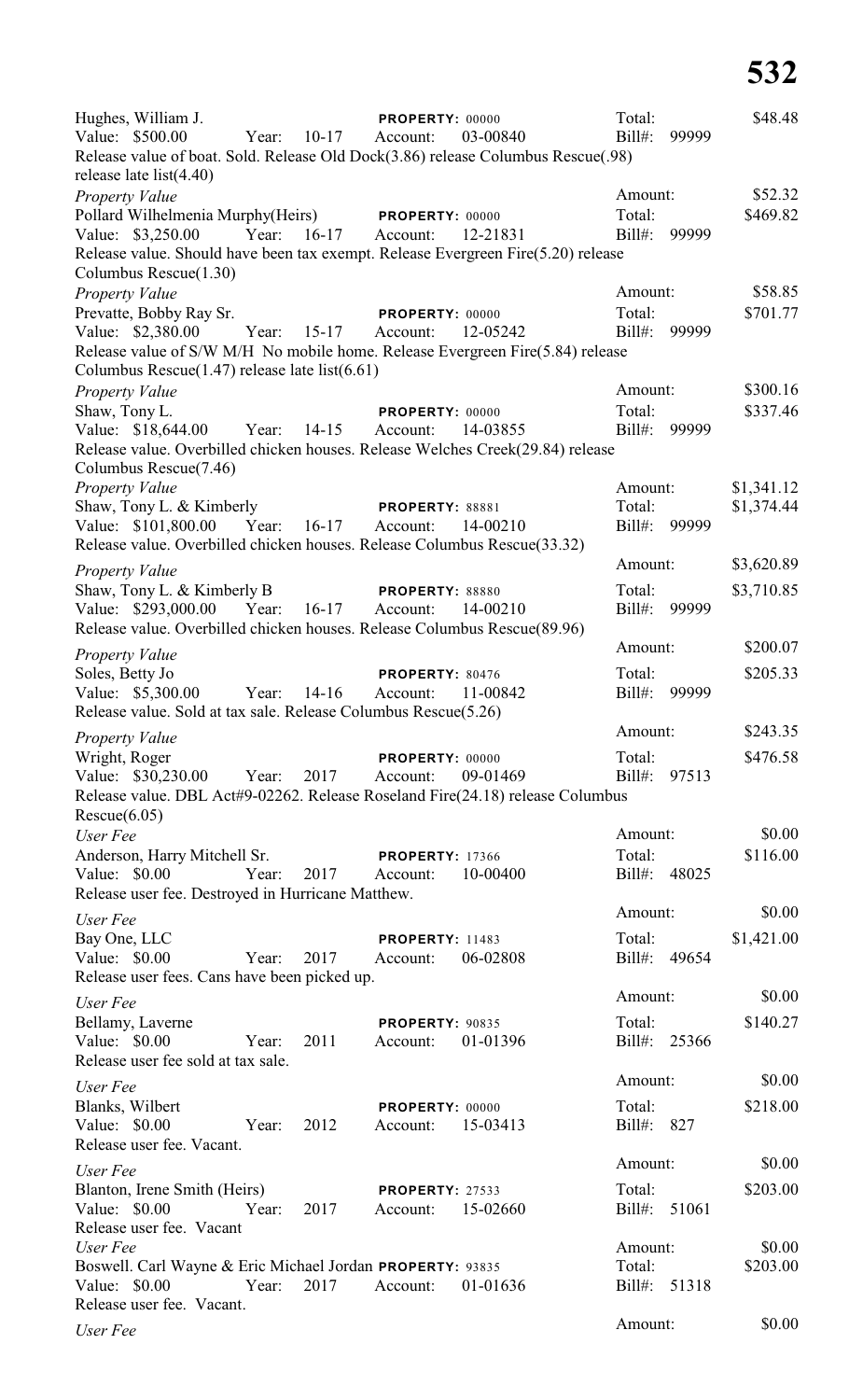# **533**

| Bryant, Jeffrey<br>Value: \$0.00<br>Release user fee. No can present.                         | Year: | 2017      | PROPERTY: 96029<br>Account:        | 12-01936 | Total:<br>Bill#: 52769            |       | \$203.00           |
|-----------------------------------------------------------------------------------------------|-------|-----------|------------------------------------|----------|-----------------------------------|-------|--------------------|
| User Fee                                                                                      |       |           |                                    |          | Amount:                           |       | \$0.00             |
| Bullock, Anita R.<br>Value: $$0.00$<br>Release user fee. Vacant.                              | Year: | 2017      | PROPERTY: 77128<br>Account:        | 10-01828 | Total:<br>Bill#: 53160            |       | \$116.00           |
| User Fee<br>Dicks William Andrew<br>Value: \$0.00                                             | Year: | 2017      | <b>PROPERTY: 75851</b><br>Account: | 11-03854 | Amount:<br>Total:<br>Bill#: 58369 |       | \$0.00<br>\$203.00 |
| Release user fee. Vacant.                                                                     |       |           |                                    |          | Amount:                           |       | \$0.00             |
| User Fee<br>Enzor, Billie G(Jr)<br>Value: \$0.00<br>Release user fee. Vacant.                 | Year: | 2017      | PROPERTY: 87501<br>Account:        | 10-00403 | Total:<br>Bill#: 60000            |       | \$203.00           |
| User Fee                                                                                      |       |           |                                    |          | Amount:                           |       | \$0.00             |
| Evans, Myra & Vera Ruth<br>Value: \$0.00<br>Release user fee. Damaged from Hurricane Matthew. | Year: | 2017      | <b>PROPERTY: 17632</b><br>Account: | 10-05020 | Total:<br>Bill#: 60324            |       | \$116.00           |
| User Fee                                                                                      |       |           |                                    |          | Amount:                           |       | \$0.00             |
| George, Sharon<br>Value: \$0.00<br>Release user fee. Vacant.                                  | Year: | 2017      | PROPERTY: 26522<br>Account:        | 14-03348 | Total:<br>$Bill#$ :               | 63218 | \$203.00           |
| User Fee                                                                                      |       |           |                                    |          | Amount:                           |       | \$0.00             |
| Grovner Sharnee L<br>Value: \$0.00<br>Release user fees. Vacant.                              | Year: | $12 - 17$ | PROPERTY: 00000<br>Account:        | 15-04053 | Total:<br>$Bill#$ :               | 99999 | \$1,282.83         |
| User Fee                                                                                      |       |           |                                    |          | Amount:                           |       | \$0.00             |
| Inman, William Milton<br>Value: $$0.00$<br>Release user fee. Vacant.                          | Year: | 2017      | PROPERTY: 60250<br>Account:        | 12-12920 | Total:<br>Bill#: 69785            |       | \$203.00           |
| User Fee                                                                                      |       |           |                                    |          | Amount:                           |       | \$0.00             |
| McKenzie, Anthony<br>Value: \$0.00<br>Release user fee. Only 1 can.                           | Year: | 2017      | PROPERTY: 60353<br>Account:        | 12-17443 | Total:<br>Bill#: 76326            |       | \$203.00           |
| User Fee                                                                                      |       |           |                                    |          | Amount:                           |       | \$0.00             |
| Porter, Timothy Alan<br>Value: $$0.00$<br>Release user fees.                                  | Year: | $14 - 15$ | PROPERTY: 6410<br>Account:         | 03-05957 | Total:<br>Bill#: 99999            |       | \$1,308.00         |
| User Fee                                                                                      |       |           |                                    |          | Amount:                           |       | \$0.00             |
| Powell, Harry S. (Sr)<br>Value: $$0.00$<br>Release user fee. Can was picked up.               | Year: | 2017      | <b>PROPERTY: 19896</b><br>Account: | 11-21040 | Total:<br>Bill#: 82154            |       | \$203.00           |
| User Fee                                                                                      |       |           |                                    |          | Amount:                           |       | \$0.00             |
| Reyes, Clemte<br>Value: \$0.00<br>Release user fees. Only 1 can for 8 years.                  | Year: | $10-17$   | PROPERTY: 00000<br>Account:        | 03-02046 | Total:<br>Bill#: 99999            |       | \$1,721.00         |
| User Fee                                                                                      |       |           |                                    |          | Amount:                           |       | \$0.00             |
| Scholl, Michael Gerd(Jr)<br>Value: \$0.00<br>Release user fee. Vacant.                        | Year: | 2017      | PROPERTY: 82197<br>Account:        | 13-03251 | Total:<br>Bill#: 85424            |       | \$203.00           |
| User Fee                                                                                      |       |           |                                    |          | Amount:                           |       | \$0.00             |
| Spann, Jessica Lenore<br>Value: \$0.00<br>Release user fee. Vacant.                           | Year: | 2017      | <b>PROPERTY: 26657</b><br>Account: | 14-01937 | Total:<br>Bill#: 88624            |       | \$203.00           |
| User Fee                                                                                      |       |           |                                    |          | Amount:                           |       | \$0.00             |
| Squires, Jancie E<br>Value: \$0.00<br>Release user fees. House was vacant.                    | Year: | $15-16$   | PROPERTY: 8270<br>Account:         | 03-05663 | Total:<br>$Bill#$ :               | 99999 | \$426.00           |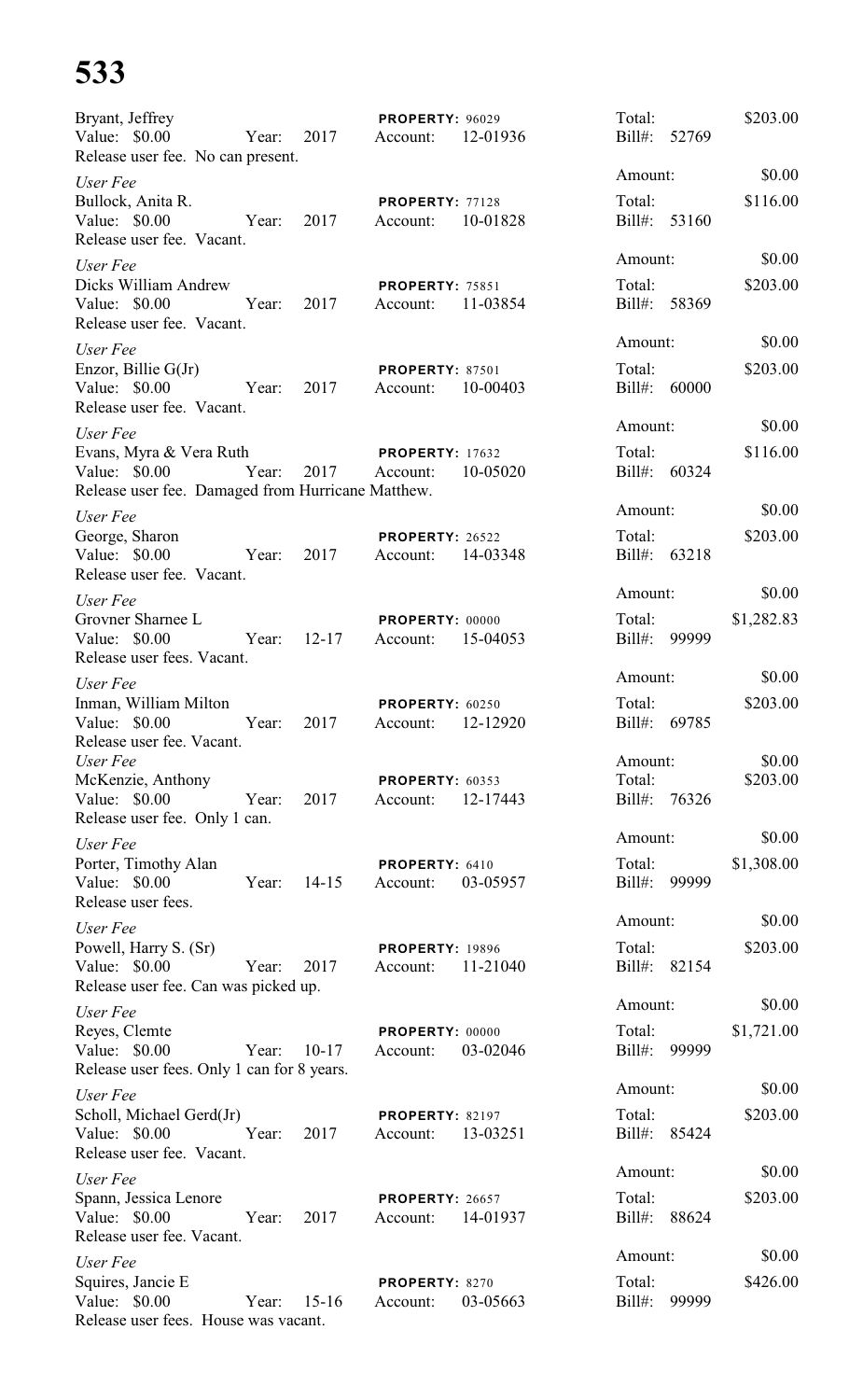# **Agenda Item #24: COMMENTS:**

Chairman McKenzie opened the floor for comments. The following spoke.

# A. **Department Manager:**

**Sheriff Lewis L. Hatcher:** stated the following:

-I have had the County Manager to come and look at the condition of the Sheriff's Office building;

-I would like for the Commissioners to come by and look at the condition of the building; **and**

–This is too much for the Maintenance Department to handle.

# B. **Board of Commissioners:**

1. **Commissioner McDowell:** stated the following:

-We need to listen closely to the people in opposition to Malec Brothers; **and** -I would like to thank the Board members who voted for the well at Old Dock Elementary School.

- 2. **Commissioner Bullard:** Mr. Pridgen, will you help the library at Delco?
- 3. **Commissioner Prevatte:** stated the following: -I have an e-mail from ATMC asking anyone that will to take a survey or prepare a Resolution in support of high speed internet and grants for this purpose;

# **MOTION:**

Commissioner Prevatte made a motion for the Board to prepare and approve a Resolution in Support of High Speed Internet and to support any grants needed for the process, seconded by Commissioner Byrd. The motion unanimously passed.

> -Trillium is here, they have met with the providers, they have established eight (8) dates from one end of the county to the other end, seven (7) will be for input from the citizens;

-They have provided two (2) times each date for citizens;

-One (1) meeting is a power point providing what Trillium does;

-My statement to the citizens relative to Malec Brothers, I did not know about this situation until May 07, 2018, do not support it, but we can not control what the State does and please understand that; **and**

-We are trying to get the necessary information we need about this situation.

# 4. **Vice Chairman Burroughs:** stated the following:

-I have a vacancy on the Animal Control Advisory Council, and I would like to appoint Johnny Worley, 5402 Sidney-Cherry Grove Road, Tabor City, North Carolina 28463, Telephone: (910) 653-\_\_\_\_\_;

-We need to take the interests of our citizens into consideration when it comes to their community and honor their wishes whenever we can; **and**

-The first information that I received relative to the Malec Brothers was at the last Board Meeting.

# 5. **Commissioner Russ:** stated the following:

-I was not aware that tires were falling off of the vehicle that was transporting them, and I do have people that are picking them up, and being made aware that these tires need to made secure during transport;

-My business is Edwin Russ, Contract Hauler, LLC, Whiteville, NC, and we haul anywhere in the State of North Carolina;

-I sent an e-mail to David Parks on May 13, 2018, at 2:52 P.M., to be read at the meeting at East Columbus High School as follows:

"I, Edwin Russ, want David Parks to read the following on my behalf due to my absence. As your County Commissioner of District IV, because of the need for further information, I support the opinions and beliefs of the citizens of the east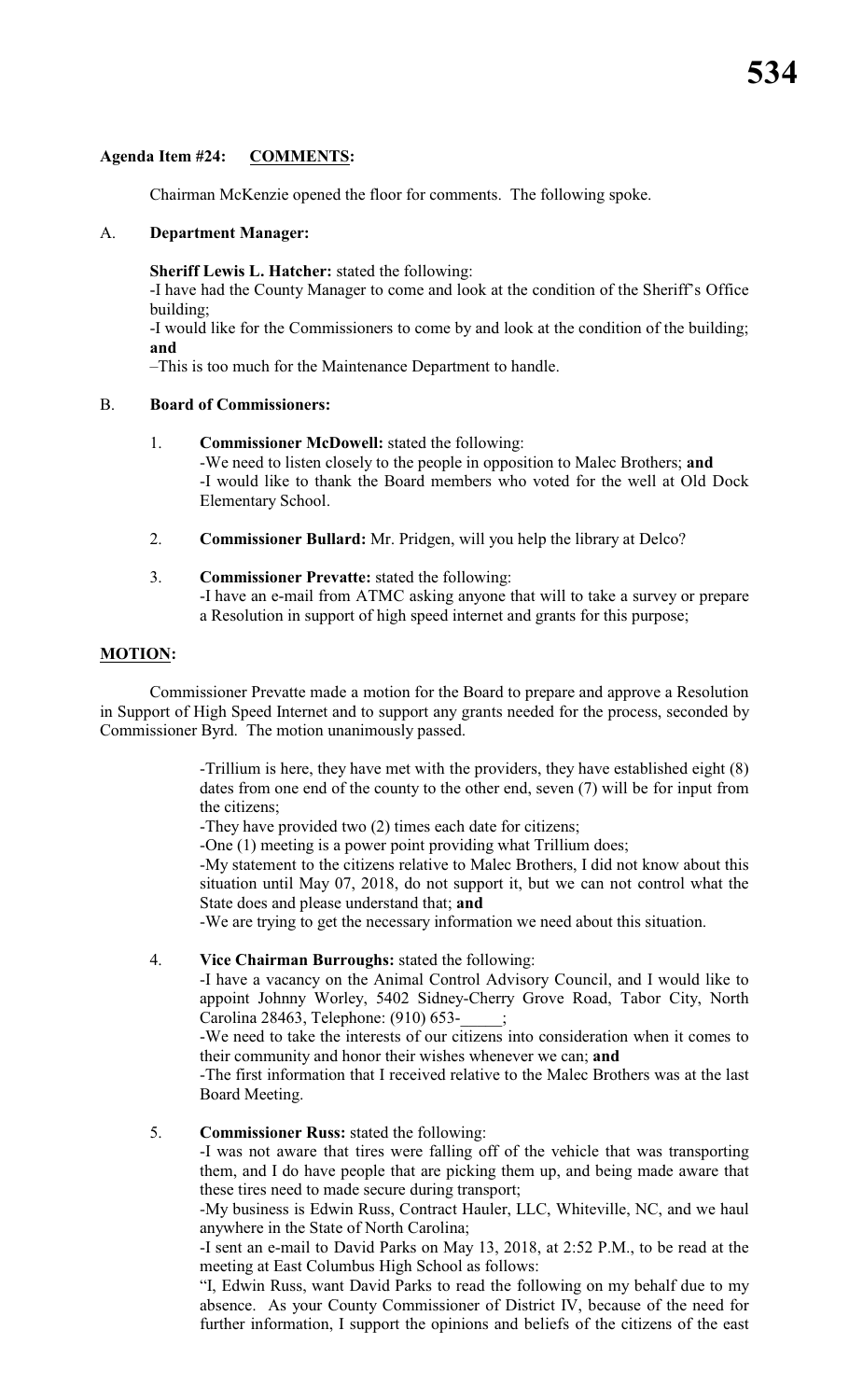end of the County. I know that this is of the most importance to our community, although the County Commissioners may not support this, the State of North Carolina has the final say-so on this matter. I hope a decision can be reached that will be will beneficial to the citizens and economic development of our county. Sincerely, Edwin Russ;

-I talked to David Parks this morning and he stated he did not get the me-mail from me;

-I have talked to someone from the Delco Library and they stated they did not get the Internet service;

-Today, someone called me from Delco about water tiles being washed out and dirt being on the roads and I have sent this to Ken Clark with the Department of Transportation; **and**

-Two (2) weeks ago, I went to the ROTC Awards at Dale's Seafood, for South Columbus High School, and the children were proud of the awards they received.

# 6. **Commissioner Byrd:** stated the following:

-I do own the Chadbourn Woodyard, and we purchased that property in 2010;

-I purchased this solely for rental property, and it is currently rented to Lighthouse Commodities Group;

-At the time I rented this property to them, I did not know anything about fumigation or anything they were doing, and this is a small operation;

-When I attended a meeting on May 03, 2018 regarding the Malec Brothers, I had no information or knowledge relative to what the company done;

-My purpose for attending the meeting was to seek information;

-My main interest is to work for the betterment of Columbus County;

-This Board has made a decision for this matter to go back to the Planning Board, and the process to start all over again;

-The bail bonds in Columbus County are too low and allows the criminals to get out of jail too easily; **and**

-Property tax values can fluctuate greatly between counties.

# C. **County Manager / County Attorney (Michael H. Stephens):** stated the following:

-I would like to make a few comments on the Budget Message that we presented;

-For education, schools have increased three (3%) percent;

-All employees will receive a three and one-half (3 ½%) percent COLA adjustment, and that increase will be effective on July 01, 2018, subject to this Board's approval;

-Some of the departments are not going to be happy with some of the cuts in their budget; -Our priority is the employees too;

-I would like to commend the Department Managers, they worked hard; **and**

-I would especially like to commend Bobbie Faircloth for the good job she did on the budget.

# **ESTABLISHMENT of BUDGET WORKSHOPS:**

After in-depth discussion, the Budget Workshops were established for Tuesday, June 05, 2018, and Monday, June 11, 2018, at 6:00 P.M., in the Commissioners Chambers.

# **HOME and COMMUNITY CARE BLOCK GRANT for AGING SERVICES ADVISORY COUNCIL:**

The following factors were revealed regarding the Home and Community Care block Grant for Aging Services Advisory Council:

- 1. A meeting was scheduled for their approval of a grant that means a lot to the senior citizens;
- 2. Only two (2) members of the council attended the meeting;
- 3. In order for the grant to be approved, a quorum must be present; **and**
- 4. Vice Chairman Burroughs will make the necessary contacts to get a quorum present for the approval of the grant which needs to be done by May 31, 2018.

#### **RECESS REGULAR SESSION and enter into CLOSED SESSION in ACCORDANCE with N.C.G.S. § 143-318.11(a) (6) PERSONNEL and (3) ATTORNEY-CLIENT PRIVILEGE:**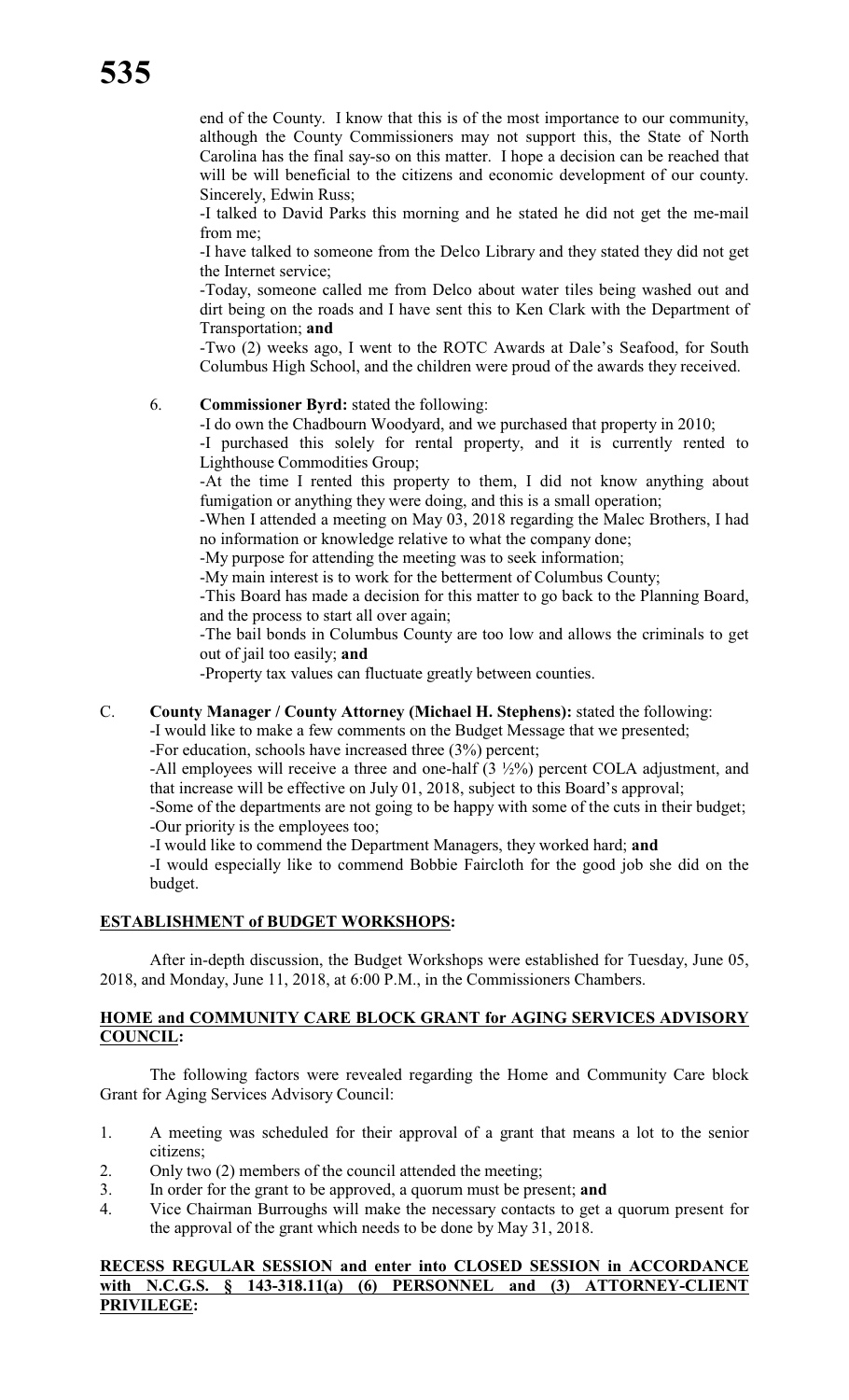At 9:25 P.M., Commissioner Prevatte made a motion to recess Regular Session and enter into Closed Session in accordance with N.C.G.S. § 143-318.11 (a) (6) Personnel; and Agenda Add-on: N.C.G.S. § 143-318.11 (a) (3) Attorney-Client Privilege, after a five (5) minute recess, seconded by Commissioner Bullard. The motion unanimously passed.

# **Agenda Item #25: CLOSED SESSION in ACCORDANCE with N.C.G.S. § 143-318.11 (a) (6) PERSONNEL;** and **AGENDA ADD-ON: N.C.G.S. § 143-318.11 (a) (3) ATTORNEY-CLIENT PRIVILEGE:**

No official action was taken.

# **ADJOURN CLOSED SESSION and resume REGULAR SESSION:**

At 10:23 P.M., Vice Chairman Burroughs made a motion to adjourn Closed Session and resume Regular Session, seconded by Commissioner McDowell. The motion unanimously passed.

# **READING and APPROVAL of CLOSED SESSION GENERAL ACCOUNT:**

Chairman McKenzie requested that Michael H. Stephens, County Manager/Attorney, orally read the Closed Session General Account. Mr. Stephens orally read the following: *"The Board of Commissioners interviewed an applicant for the position of County Attorney. No decision or action was taken"*.

Commissioner McDowell made a motion to approve the Closed Session General Account, seconded by Commissioner Prevatte. The motion unanimously passed.

# **Agenda Item #26: ADJOURNMENT:**

At 10:25 P.M., Commissioner Bullard made a motion to adjourn, seconded by Commissioner Prevatte. The motion unanimously passed.

**\_\_\_\_\_\_\_\_\_\_\_\_\_\_\_\_\_\_\_\_\_\_\_\_\_\_\_\_ \_\_\_\_\_\_\_\_\_\_\_\_\_\_\_\_\_\_\_\_\_\_\_\_\_\_\_\_\_\_**

**APPROVED:**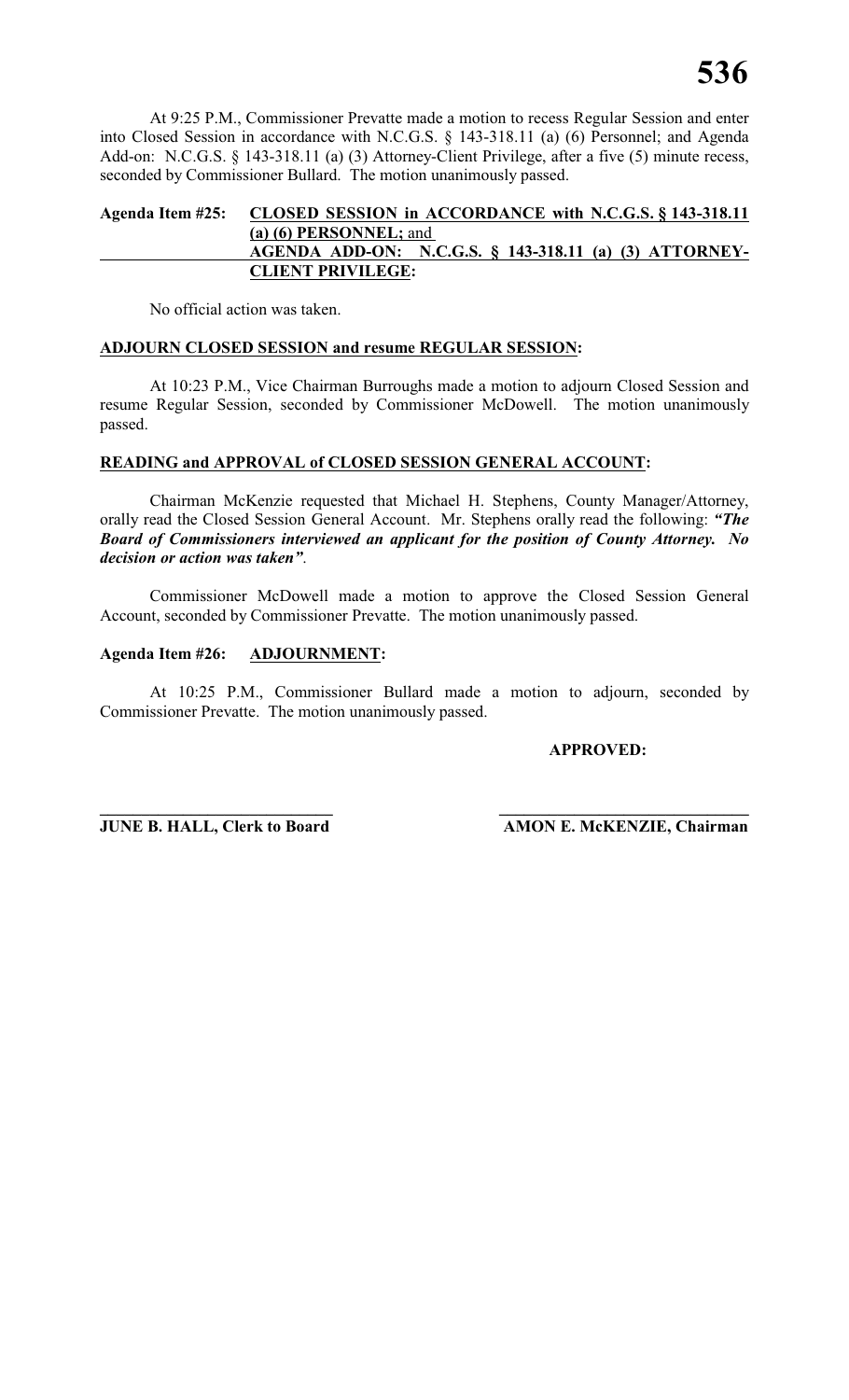# **COLUMBUS COUNTY WATER and SEWER DISTRICTS I, II, III, IV AND V COMBINATION BOARD MEETING Monday, May 21, 2018 8:23 P.M.**

The Honorable Columbus County Commissioners met on the above stated date and at the above stated time in the Dempsey B. Herring Courthouse Annex Building, located at 112 West Smith Street, Whiteville, North Carolina, to act as the Columbus County Water and Sewer District I Board.

#### **COMMISSIONERS PRESENT: APPOINTEES PRESENT:**

Trent Burroughs, **Vice-Chairman / County Attorney** James E. Prevatte June B. Hall, **Clerk to the Board** Edwin Russ Ricky Bullard Charles T. McDowell

Amon E. McKenzie, **Chairman** Mike Stephens, **County Manager** Giles E. Byrd Bobbie Faircloth, **Finance Officer** 

#### **MEETING CALLED TO ORDER:**

At 8:23 P.M., Chairman Amon E. McKenzie called the **combination meeting** of Columbus County Water and Sewer Districts I, II, III, IV and V Board Meeting to order.

# **Agenda Item #18: COLUMBUS COUNTY WATER AND SEWER DISTRICTS I, II, III, IV AND V - APPROVAL OF BOARD MEETING MINUTES:**

May 07, 2018 **Combination Meeting** of Columbus County Water and Sewer Districts I, II, III, IV and V Board Meeting **(5 sets)**

Commissioner McDowell made a motion to approve the May 07, 2018 Columbus County Water and Sewer District I Minutes, as recorded, seconded by Commissioner Russ. The motion unanimously passed.

# **Agenda Item #19: COLUMBUS COUNTY WATER AND SEWER DISTRICTS I, II, III, IV AND V - REQUEST FOR WORKSHOP:**

Harold Nobles, Public Utilities Director, requested the Board to establish June 04, 2018, at 6:00 P.M., as the date and time for a workshop to discuss a bulk water rate study.

Commissioner McDowell made a motion to establish June 04, 2018, at 6:00 P.M., as the date and time for a workshop to discuss a bulk water rate study, seconded by Commissioner Byrd. The motion unanimously passed.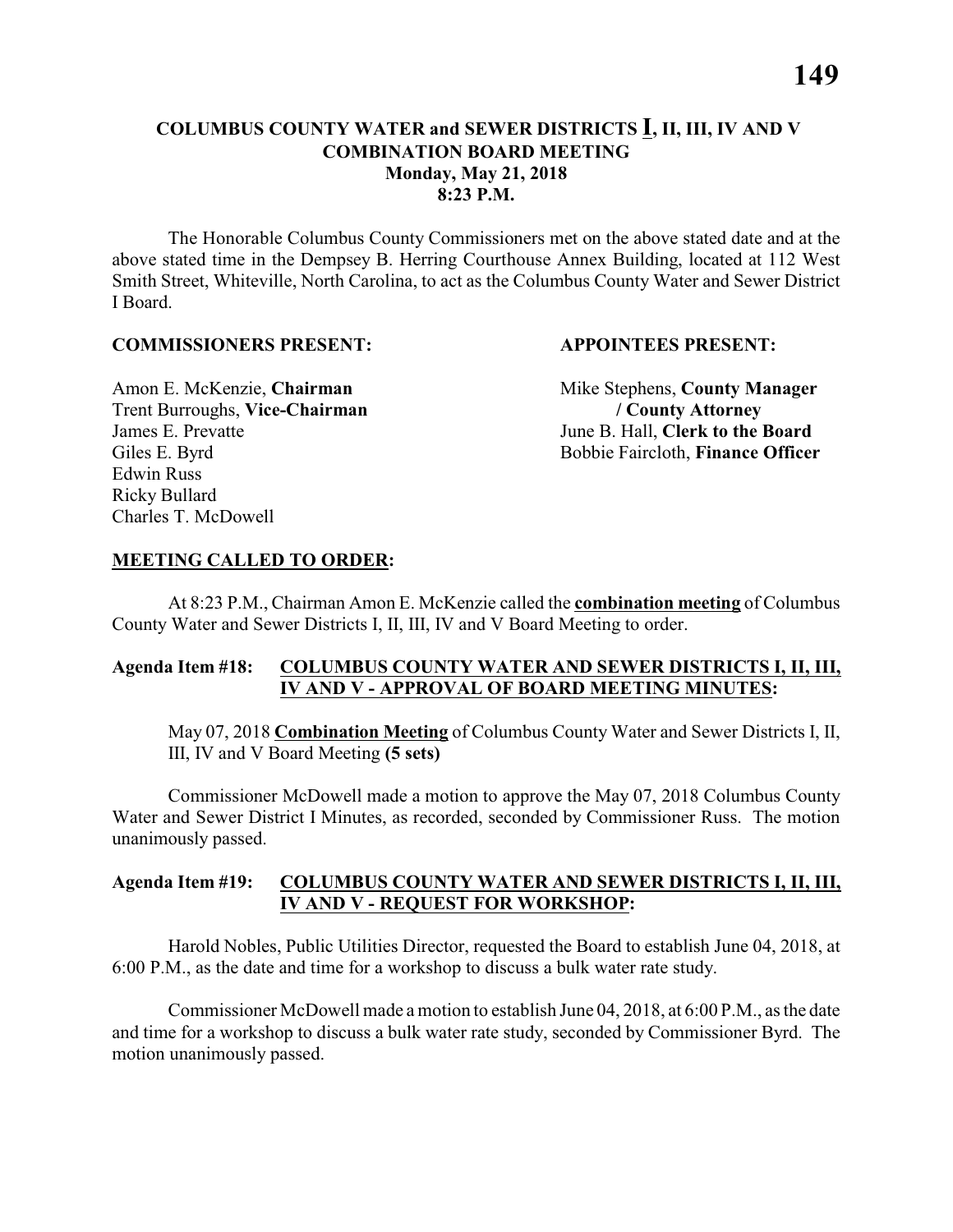#### **Agenda Item #20: COLUMBUS COUNTY WATER and SEWER DISTRICTS I, II, III, IV and V - APPROVAL of RESCINDING the EXISTING and REPLACING the WATER SHORTAGE RESPONSE PLAN (SECOND READING):**

Harold Nobles, Public Utilities Director, requested Board approval to rescind the existing Water Shortage Response Plan and replacing. **(The first reading was held at the May 07, 2018 Meeting.)**

Vice Chairman Burroughs made a motion to approve rescinding the existing Water Shortage Response Plan and to replace with the **amended** Water Shortage Response Plan, on its second reading, seconded by Commissioner Byrd. The motion unanimously passed. The contents of the Water Shortage Response Plan may be found in the May 07, 2018 Water Board Meeting Minutes.

#### **ADJOURNMENT:**

At 8:27 P.M., Commissioner McDowell made a motion to adjourn, seconded by Commissioner Bullard. The motion unanimously passed.

\_\_\_\_\_\_\_\_\_\_\_\_\_\_\_\_\_\_\_\_\_\_\_\_\_\_\_\_\_ \_\_\_\_\_\_\_\_\_\_\_\_\_\_\_\_\_\_\_\_\_\_\_\_\_\_\_\_\_\_\_\_\_\_\_

**APPROVED:**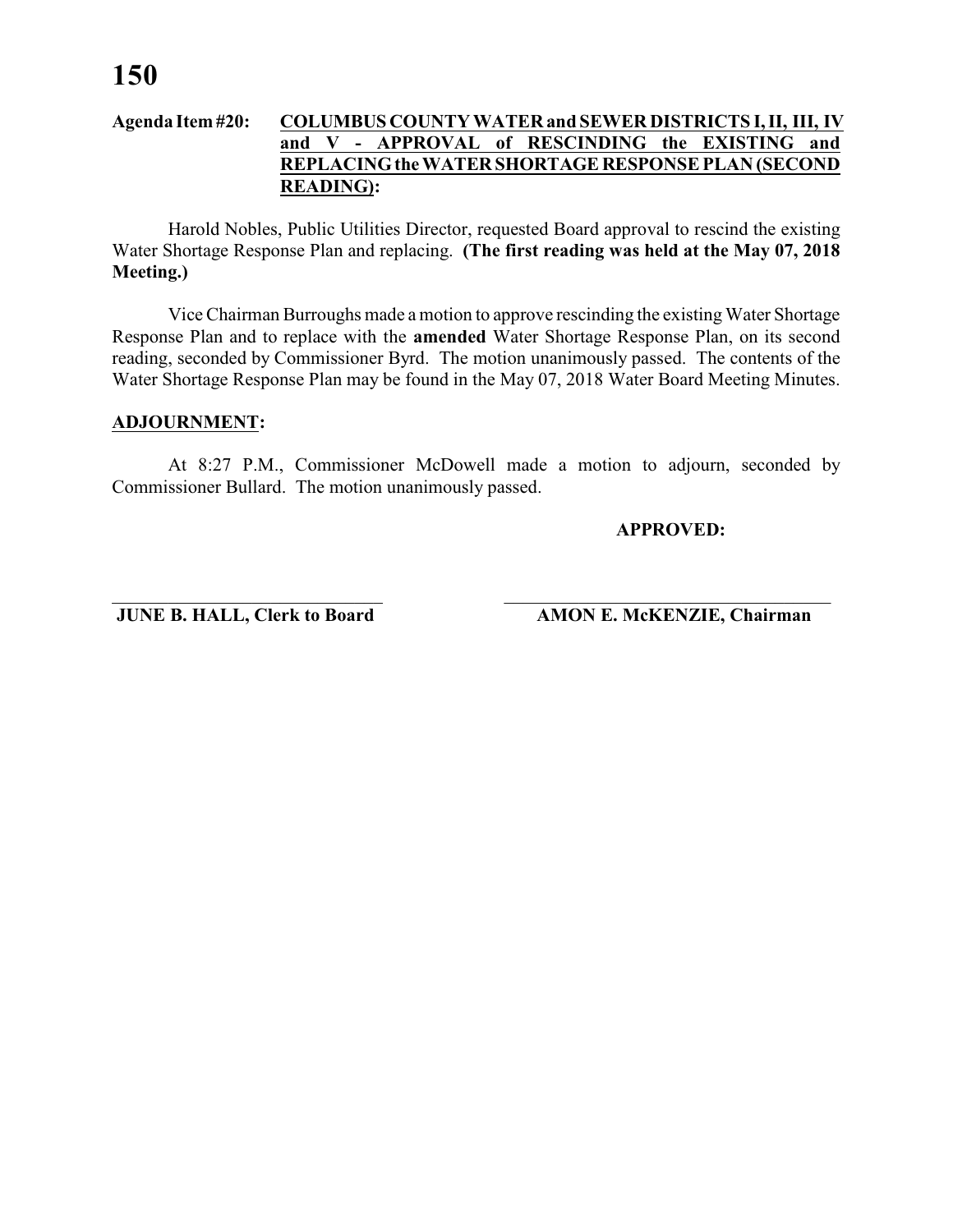# **COLUMBUS COUNTY WATER and SEWER DISTRICTS I, II, III, IV AND V COMBINATION BOARD MEETING Monday, May 21, 2018 8:23 P.M.**

The Honorable Columbus County Commissioners met on the above stated date and at the above stated time in the Dempsey B. Herring Courthouse Annex Building, located at 112 West Smith Street, Whiteville, North Carolina, to act as the Columbus County Water and Sewer District II Board.

#### **COMMISSIONERS PRESENT: APPOINTEES PRESENT:**

Trent Burroughs, **Vice-Chairman / County Attorney** James E. Prevatte June B. Hall, **Clerk to the Board** Edwin Russ Ricky Bullard Charles T. McDowell

Amon E. McKenzie, **Chairman** Mike Stephens, **County Manager** Giles E. Byrd Bobbie Faircloth, **Finance Officer** 

#### **MEETING CALLED TO ORDER:**

At 8:23 P.M., Chairman Amon E. McKenzie called the **combination meeting** of Columbus County Water and Sewer Districts I, II, III, IV and V Board Meeting to order.

# **Agenda Item #18: COLUMBUS COUNTY WATER AND SEWER DISTRICTS I, II, III, IV AND V - APPROVAL OF BOARD MEETING MINUTES:**

May 07, 2018 **Combination Meeting** of Columbus County Water and Sewer Districts I, II, III, IV and V Board Meeting **(5 sets)**

Commissioner McDowell made a motion to approve the May 07, 2018 Columbus County Water and Sewer District II Minutes, as recorded, seconded by Commissioner Russ. The motion unanimously passed.

# **Agenda Item #19: COLUMBUS COUNTY WATER AND SEWER DISTRICTS I, II, III, IV AND V - REQUEST FOR WORKSHOP:**

Harold Nobles, Public Utilities Director, requested the Board to establish June 04, 2018, at 6:00 P.M., as the date and time for a workshop to discuss a bulk water rate study.

Commissioner McDowell made a motion to establish June 04, 2018, at 6:00 P.M., as the date and time for a workshop to discuss a bulk water rate study, seconded by Commissioner Byrd. The motion unanimously passed.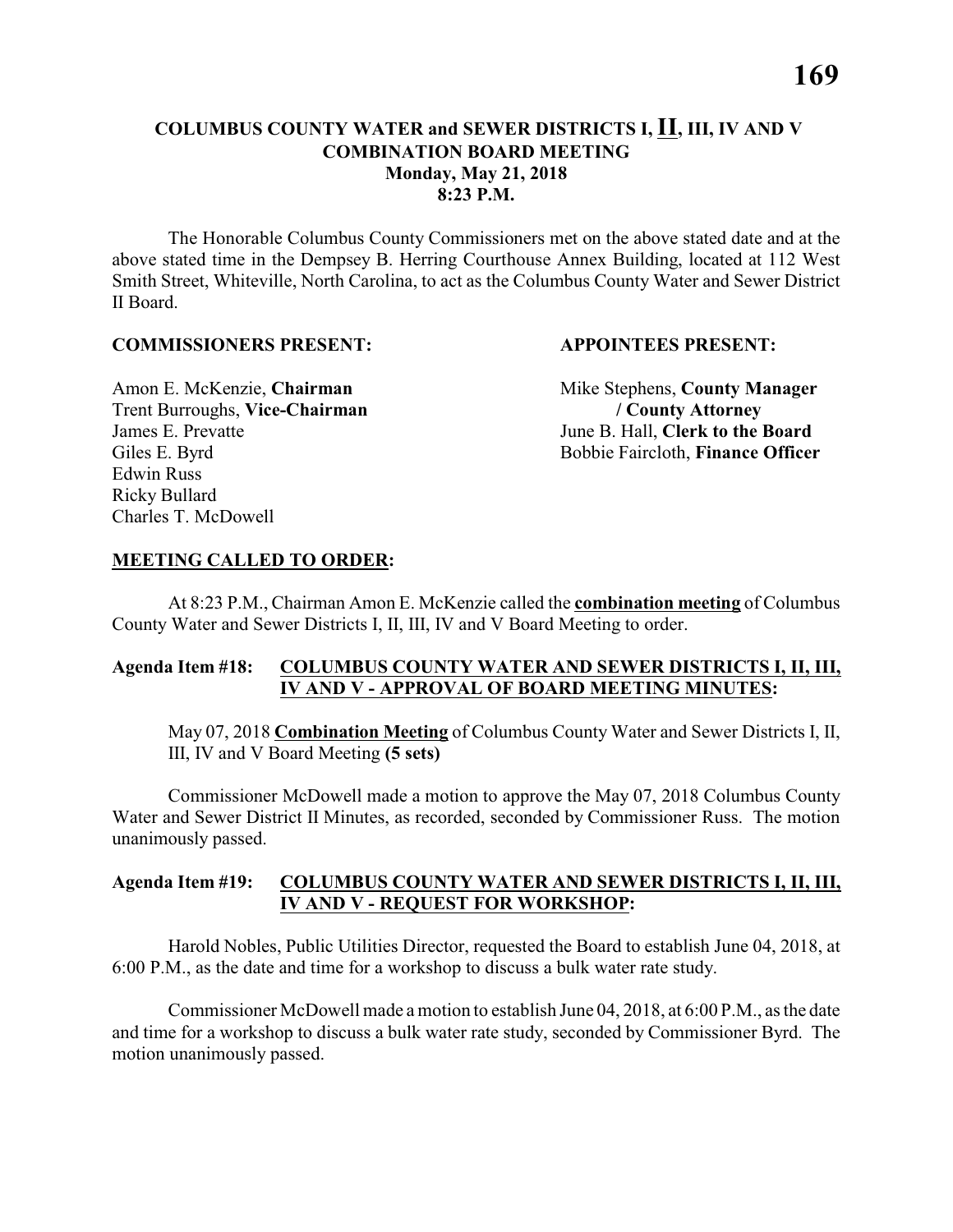#### **Agenda Item #20: COLUMBUS COUNTY WATER and SEWER DISTRICTS I, II, III, IV and V - APPROVAL of RESCINDING the EXISTING and REPLACING the WATER SHORTAGE RESPONSE PLAN (SECOND READING):**

Harold Nobles, Public Utilities Director, requested Board approval to rescind the existing Water Shortage Response Plan and replacing. **(The first reading was held at the May 07, 2018 Meeting.)**

Vice Chairman Burroughs made a motion to approve rescinding the existing Water Shortage Response Plan and to replace with the **amended** Water Shortage Response Plan, on its second reading, seconded by Commissioner Byrd. The motion unanimously passed. The contents of the Water Shortage Response Plan may be found in the May 07, 2018 Water Board Meeting Minutes.

#### **ADJOURNMENT:**

At 8:27 P.M., Commissioner McDowell made a motion to adjourn, seconded by Commissioner Bullard. The motion unanimously passed.

\_\_\_\_\_\_\_\_\_\_\_\_\_\_\_\_\_\_\_\_\_\_\_\_\_\_\_\_\_ \_\_\_\_\_\_\_\_\_\_\_\_\_\_\_\_\_\_\_\_\_\_\_\_\_\_\_\_\_\_\_\_\_\_\_

**APPROVED:**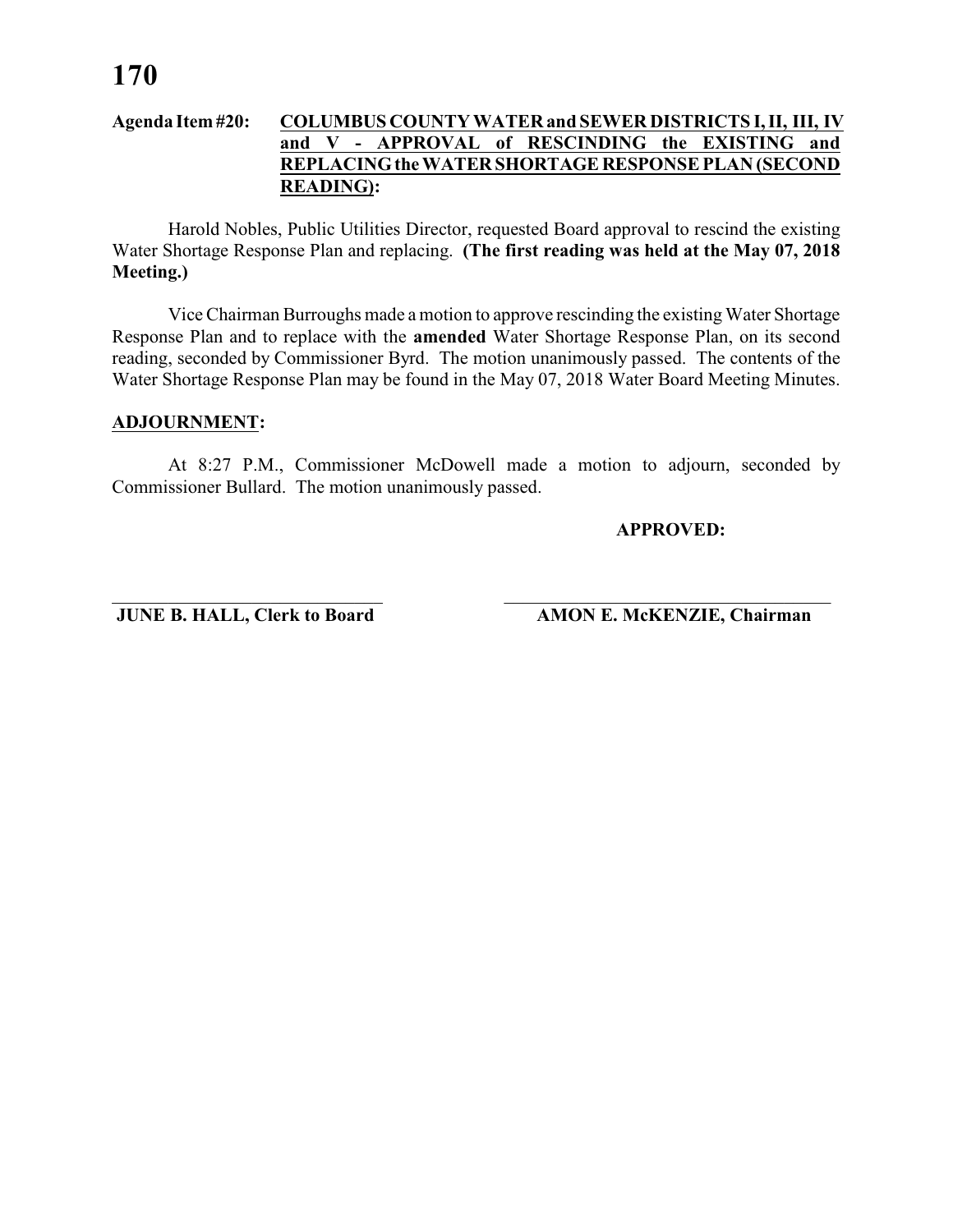# **COLUMBUS COUNTY WATER and SEWER DISTRICTS I, II, III, IV AND V COMBINATION BOARD MEETING Monday, May 21, 2018 8:23 P.M.**

The Honorable Columbus County Commissioners met on the above stated date and at the above stated time in the Dempsey B. Herring Courthouse Annex Building, located at 112 West Smith Street, Whiteville, North Carolina, to act as the Columbus County Water and Sewer District III Board.

#### **COMMISSIONERS PRESENT: APPOINTEES PRESENT:**

Trent Burroughs, **Vice-Chairman / County Attorney** James E. Prevatte June B. Hall, **Clerk to the Board** Edwin Russ Ricky Bullard Charles T. McDowell

Amon E. McKenzie, **Chairman** Mike Stephens, **County Manager** Giles E. Byrd Bobbie Faircloth, **Finance Officer** 

#### **MEETING CALLED TO ORDER:**

At 8:23 P.M., Chairman Amon E. McKenzie called the **combination meeting** of Columbus County Water and Sewer Districts I, II, III, IV and V Board Meeting to order.

# **Agenda Item #18: COLUMBUS COUNTY WATER AND SEWER DISTRICTS I, II, III, IV AND V - APPROVAL OF BOARD MEETING MINUTES:**

May 07, 2018 **Combination Meeting** of Columbus County Water and Sewer Districts I, II, III, IV and V Board Meeting **(5 sets)**

Commissioner McDowell made a motion to approve the May 07, 2018 Columbus County Water and Sewer District III Minutes, as recorded, seconded by Commissioner Russ. The motion unanimously passed.

# **Agenda Item #19: COLUMBUS COUNTY WATER AND SEWER DISTRICTS I, II, III, IV AND V - REQUEST FOR WORKSHOP:**

Harold Nobles, Public Utilities Director, requested the Board to establish June 04, 2018, at 6:00 P.M., as the date and time for a workshop to discuss a bulk water rate study.

Commissioner McDowell made a motion to establish June 04, 2018, at 6:00 P.M., as the date and time for a workshop to discuss a bulk water rate study, seconded by Commissioner Byrd. The motion unanimously passed.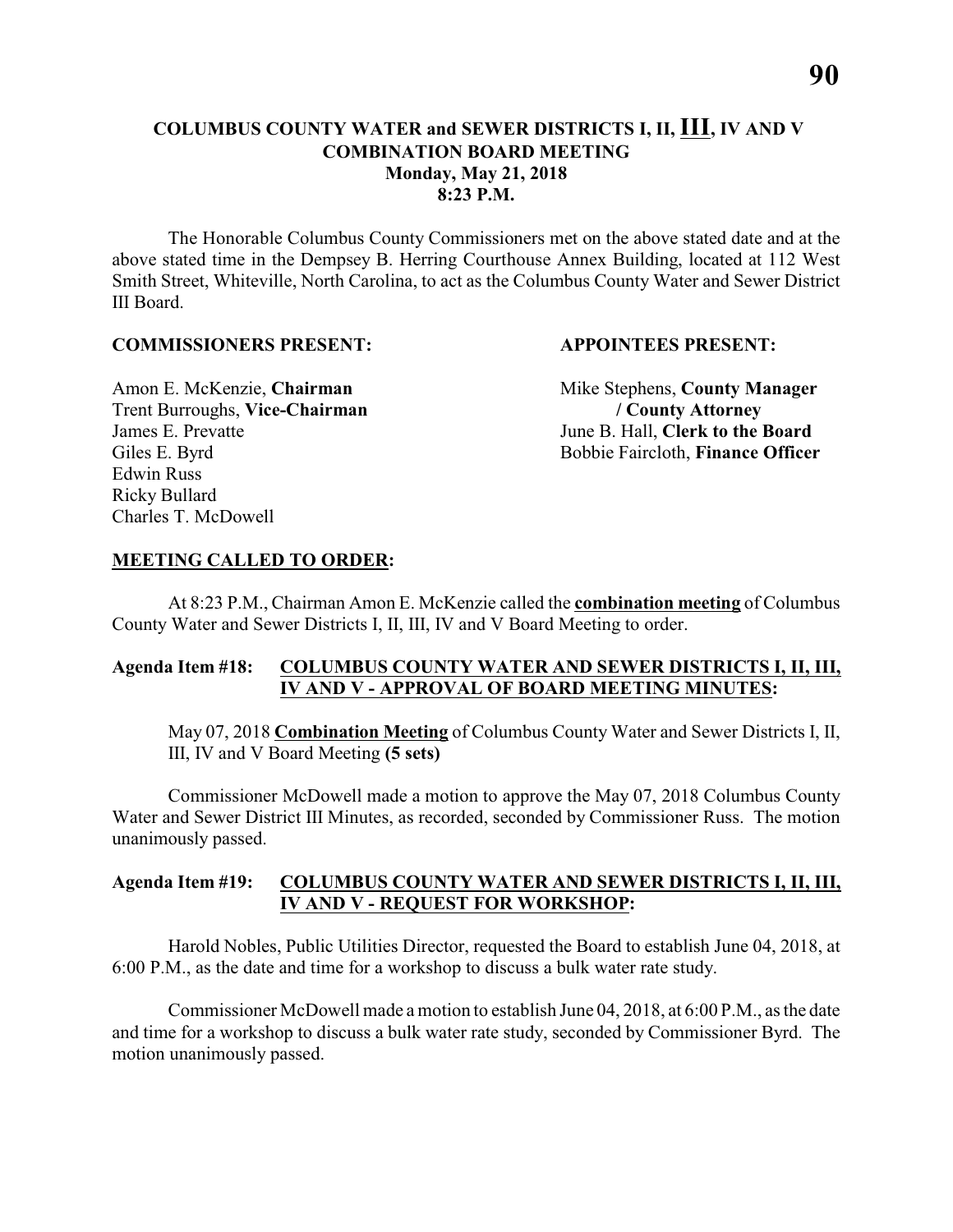#### **Agenda Item #20: COLUMBUS COUNTY WATER and SEWER DISTRICTS I, II, III, IV and V - APPROVAL of RESCINDING the EXISTING and REPLACING the WATER SHORTAGE RESPONSE PLAN (SECOND READING):**

Harold Nobles, Public Utilities Director, requested Board approval to rescind the existing Water Shortage Response Plan and replacing. **(The first reading was held at the May 07, 2018 Meeting.)**

Vice Chairman Burroughs made a motion to approve rescinding the existing Water Shortage Response Plan and to replace with the **amended** Water Shortage Response Plan, on its second reading, seconded by Commissioner Byrd. The motion unanimously passed. The contents of the Water Shortage Response Plan may be found in the May 07, 2018 Water Board Meeting Minutes.

#### **ADJOURNMENT:**

At 8:27 P.M., Commissioner McDowell made a motion to adjourn, seconded by Commissioner Bullard. The motion unanimously passed.

\_\_\_\_\_\_\_\_\_\_\_\_\_\_\_\_\_\_\_\_\_\_\_\_\_\_\_\_\_ \_\_\_\_\_\_\_\_\_\_\_\_\_\_\_\_\_\_\_\_\_\_\_\_\_\_\_\_\_\_\_\_\_\_\_

**APPROVED:**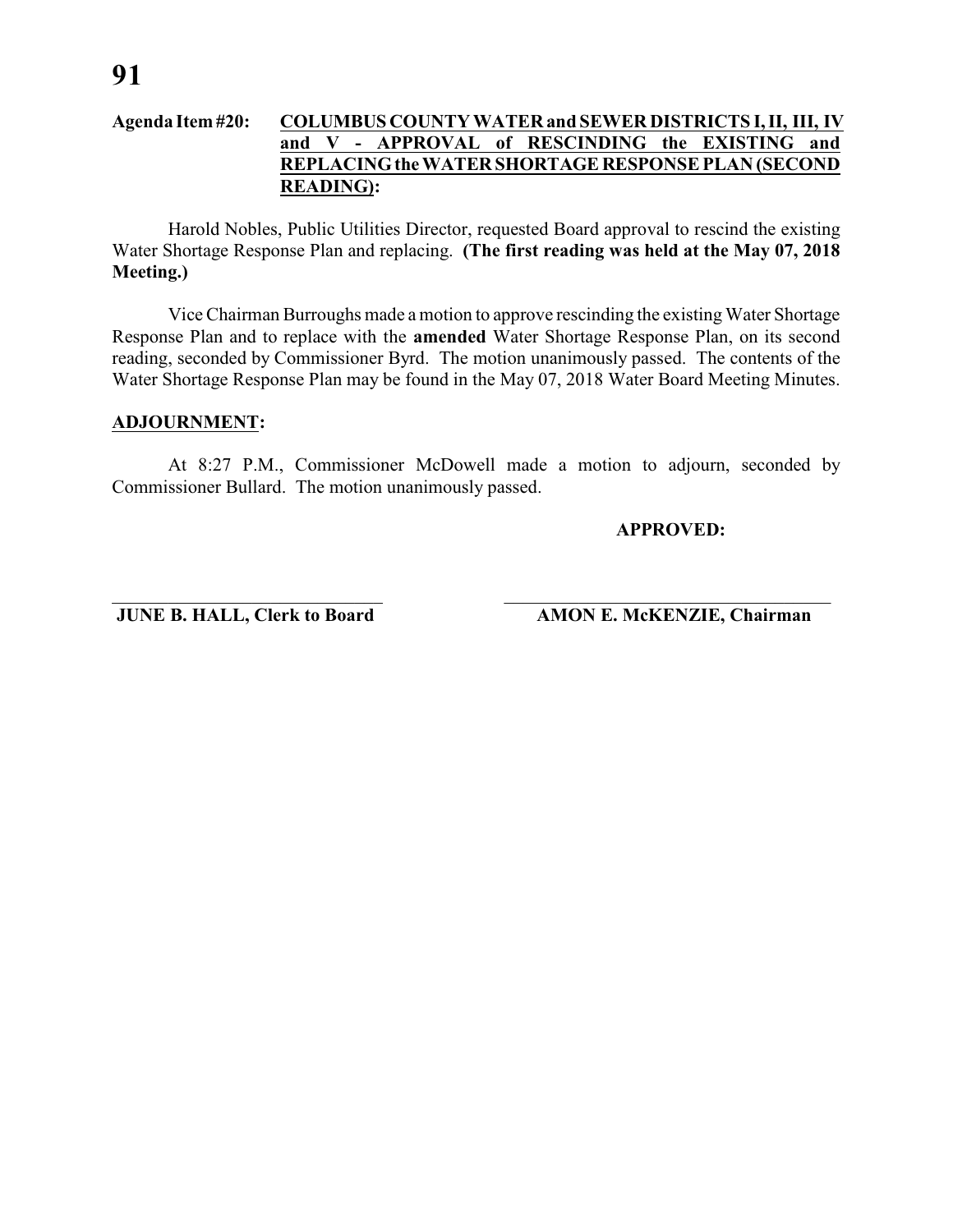# **COLUMBUS COUNTY WATER and SEWER DISTRICTS I, II, III, IV AND V COMBINATION BOARD MEETING Monday, May 21, 2018 8:23 P.M.**

The Honorable Columbus County Commissioners met on the above stated date and at the above stated time in the Dempsey B. Herring Courthouse Annex Building, located at 112 West Smith Street, Whiteville, North Carolina, to act as the Columbus County Water and Sewer District IV Board.

#### **COMMISSIONERS PRESENT: APPOINTEES PRESENT:**

Trent Burroughs, **Vice-Chairman / County Attorney** James E. Prevatte June B. Hall, **Clerk to the Board** Edwin Russ Ricky Bullard Charles T. McDowell

Amon E. McKenzie, **Chairman** Mike Stephens, **County Manager** Giles E. Byrd Bobbie Faircloth, **Finance Officer** 

# **MEETING CALLED TO ORDER:**

At 8:23 P.M., Chairman Amon E. McKenzie called the **combination meeting** of Columbus County Water and Sewer Districts I, II, III, IV and V Board Meeting to order.

# **Agenda Item #18: COLUMBUS COUNTY WATER AND SEWER DISTRICTS I, II, III, IV AND V - APPROVAL OF BOARD MEETING MINUTES:**

May 07, 2018 **Combination Meeting** of Columbus County Water and Sewer Districts I, II, III, IV and V Board Meeting **(5 sets)**

Commissioner McDowell made a motion to approve the May 07, 2018 Columbus County Water and Sewer District IV Minutes, as recorded, seconded by Commissioner Russ. The motion unanimously passed.

# **Agenda Item #19: COLUMBUS COUNTY WATER AND SEWER DISTRICTS I, II, III, IV AND V - REQUEST FOR WORKSHOP:**

Harold Nobles, Public Utilities Director, requested the Board to establish June 04, 2018, at 6:00 P.M., as the date and time for a workshop to discuss a bulk water rate study.

Commissioner McDowell made a motion to establish June 04, 2018, at 6:00 P.M., as the date and time for a workshop to discuss a bulk water rate study, seconded by Commissioner Byrd. The motion unanimously passed.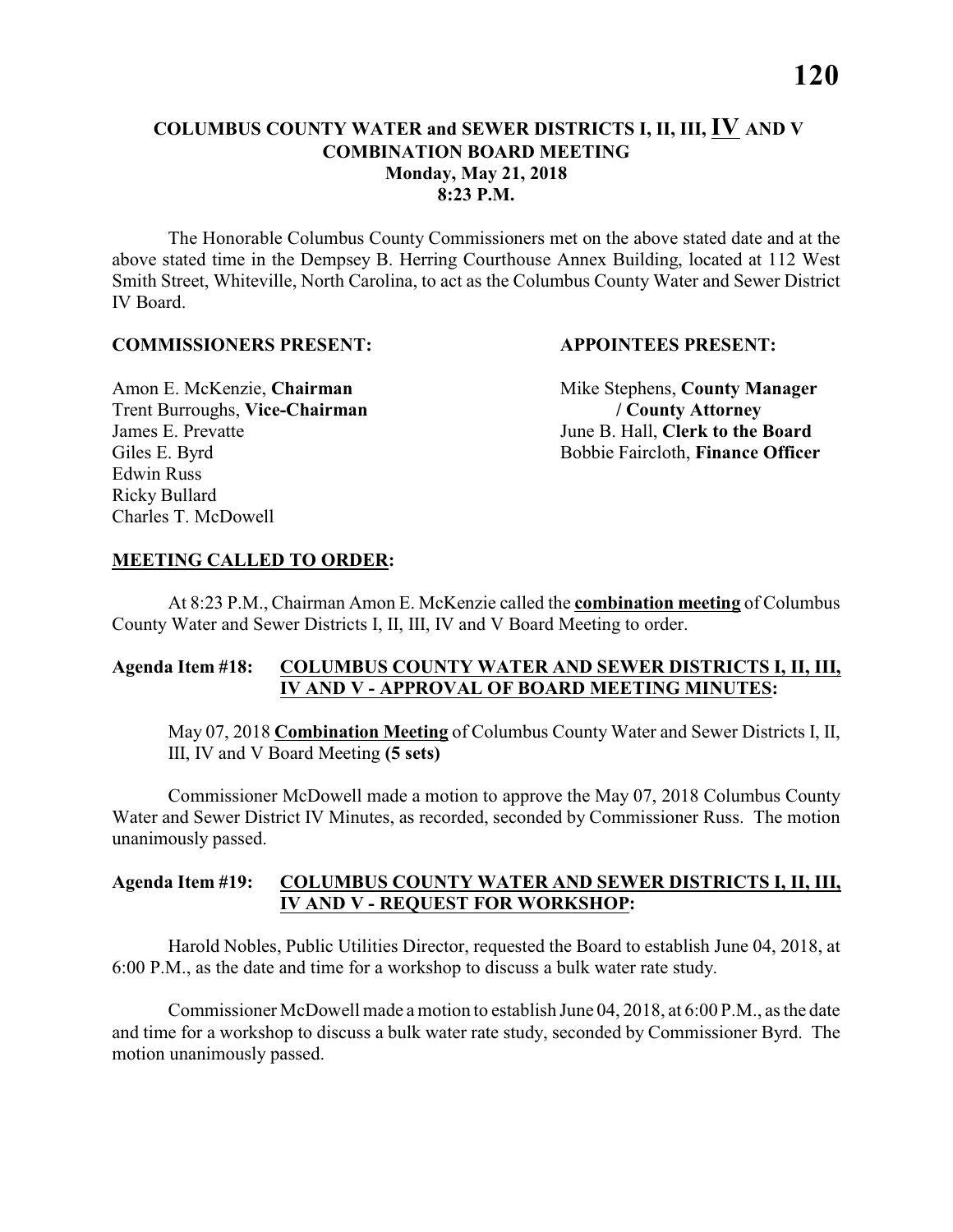#### **Agenda Item #20: COLUMBUS COUNTY WATER and SEWER DISTRICTS I, II, III, IV and V - APPROVAL of RESCINDING the EXISTING and REPLACING the WATER SHORTAGE RESPONSE PLAN (SECOND READING):**

Harold Nobles, Public Utilities Director, requested Board approval to rescind the existing Water Shortage Response Plan and replacing. **(The first reading was held at the May 07, 2018 Meeting.)**

Vice Chairman Burroughs made a motion to approve rescinding the existing Water Shortage Response Plan and to replace with the **amended** Water Shortage Response Plan, on its second reading, seconded by Commissioner Byrd. The motion unanimously passed. The contents of the Water Shortage Response Plan may be found in the May 07, 2018 Water Board Meeting Minutes.

#### **ADJOURNMENT:**

At 8:27 P.M., Commissioner McDowell made a motion to adjourn, seconded by Commissioner Bullard. The motion unanimously passed.

\_\_\_\_\_\_\_\_\_\_\_\_\_\_\_\_\_\_\_\_\_\_\_\_\_\_\_\_\_ \_\_\_\_\_\_\_\_\_\_\_\_\_\_\_\_\_\_\_\_\_\_\_\_\_\_\_\_\_\_\_\_\_\_\_

**APPROVED:**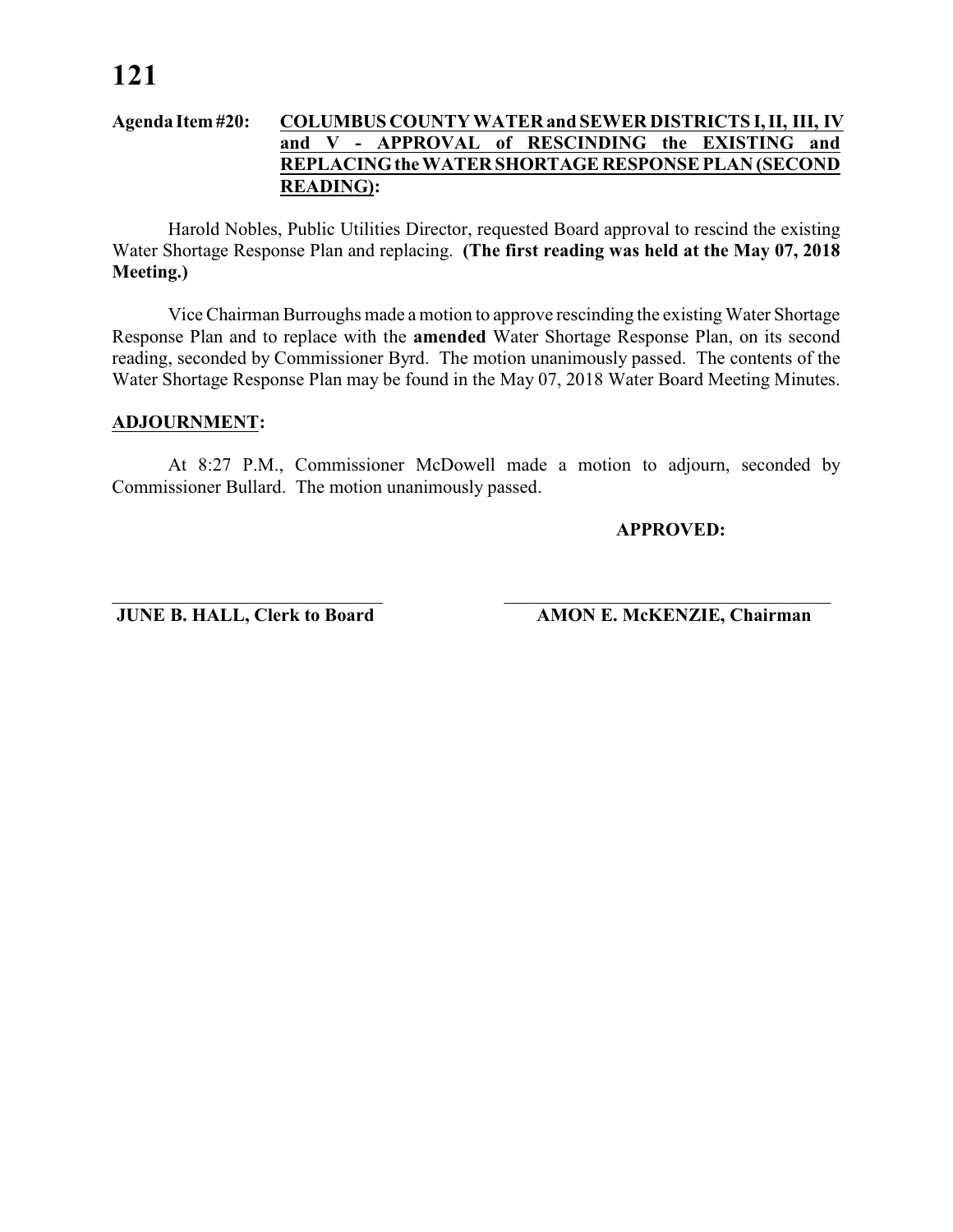# **COLUMBUS COUNTY WATER and SEWER DISTRICTS I, II, III, IV AND V COMBINATION BOARD MEETING Monday, May 21, 2018 8:23 P.M.**

The Honorable Columbus County Commissioners met on the above stated date and at the above stated time in the Dempsey B. Herring Courthouse Annex Building, located at 112 West Smith Street, Whiteville, North Carolina, to act as the Columbus County Water and Sewer District V Board.

#### **COMMISSIONERS PRESENT: APPOINTEES PRESENT:**

Trent Burroughs, **Vice-Chairman / County Attorney** James E. Prevatte June B. Hall, **Clerk to the Board** Edwin Russ Ricky Bullard Charles T. McDowell

Amon E. McKenzie, **Chairman** Mike Stephens, **County Manager** Giles E. Byrd Bobbie Faircloth, **Finance Officer** 

#### **MEETING CALLED TO ORDER:**

At 8:23 P.M., Chairman Amon E. McKenzie called the **combination meeting** of Columbus County Water and Sewer Districts I, II, III, IV and V Board Meeting to order.

# **Agenda Item #18: COLUMBUS COUNTY WATER AND SEWER DISTRICTS I, II, III, IV AND V - APPROVAL OF BOARD MEETING MINUTES:**

May 07, 2018 **Combination Meeting** of Columbus County Water and Sewer Districts I, II, III, IV and V Board Meeting **(5 sets)**

Commissioner McDowell made a motion to approve the May 07, 2018 Columbus County Water and Sewer District V Minutes, as recorded, seconded by Commissioner Russ. The motion unanimously passed.

# **Agenda Item #19: COLUMBUS COUNTY WATER AND SEWER DISTRICTS I, II, III, IV AND V - REQUEST FOR WORKSHOP:**

Harold Nobles, Public Utilities Director, requested the Board to establish June 04, 2018, at 6:00 P.M., as the date and time for a workshop to discuss a bulk water rate study.

Commissioner McDowell made a motion to establish June 04, 2018, at 6:00 P.M., as the date and time for a workshop to discuss a bulk water rate study, seconded by Commissioner Byrd. The motion unanimously passed.